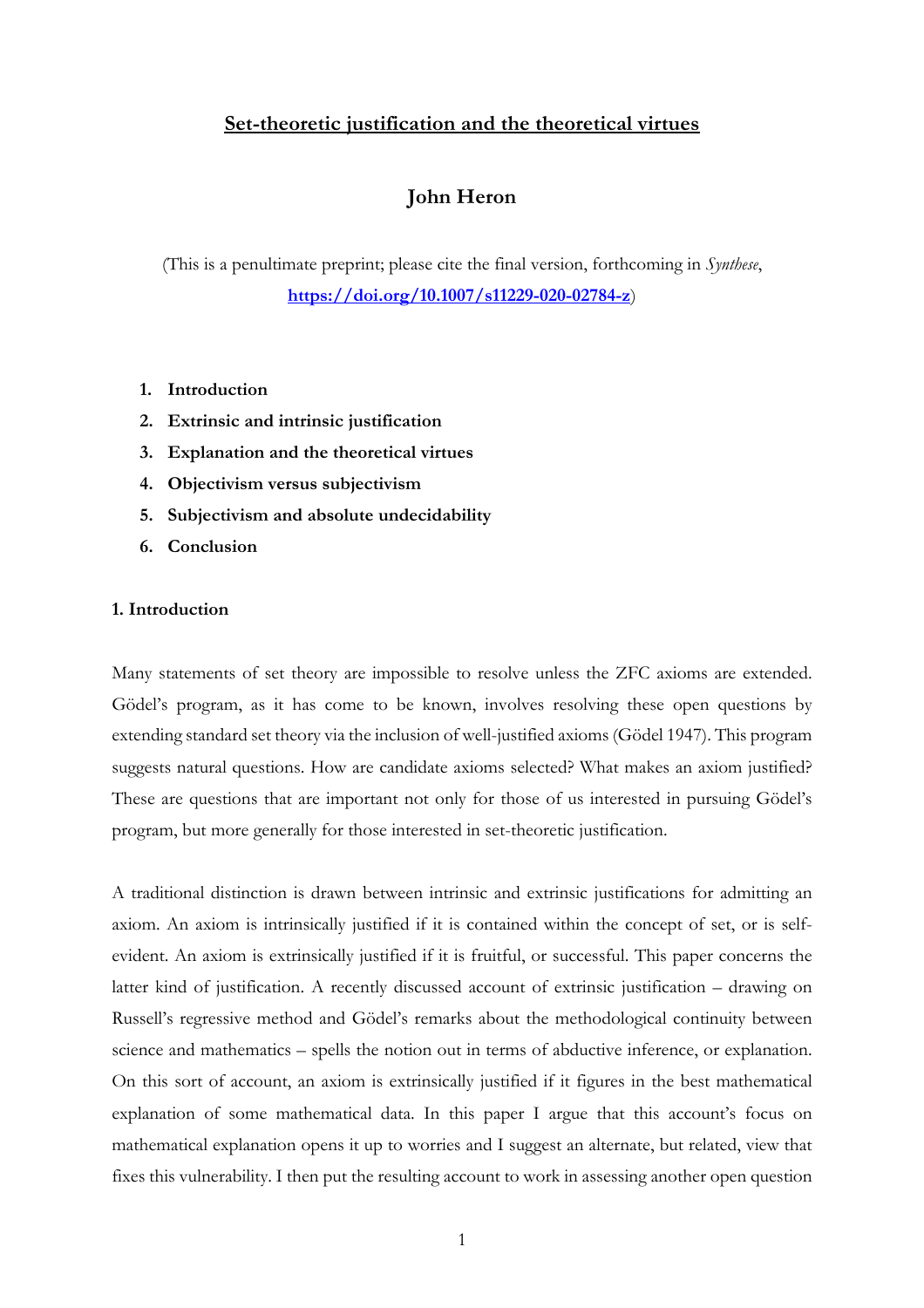about extrinsic justification: whether or not judgements of extrinsic justification are wholly objective, or if there is an important sense in which they are subjective, or subject-sensitive. Using the account of extrinsic justification defended earlier in the paper, I argue that there is an important sense in which comparative claims of extrinsic justification are subject-sensitive. This speaks against a recent claim made by Penelope Maddy: namely, that extrinsic justification (or, as she has it, "mathematical depth") is wholly an objective matter.

A road map of the paper: in section two I briefly recount the distinction between extrinsic and intrinsic justification in mathematics. In section three I discuss a way of understanding extrinsic justification which has roots in the work of Russell and Gödel, and which has been recently discussed in the literature, an account that foregrounds the notion of explanation. I raise a problem for the account and suggest that it can be remedied once it is recognised that all the justificatory work is being done by the (implicit or explicit) appeal to the theoretical virtues. In section four I consider the ramifications of the theoretical virtue account of extrinsic justification for debates about the status of such justification: in particular, as to whether such judgements are objective or subjective (in a sense to be made precise). After rejecting an argument given by Maddy for objectivism, I appeal to the theoretical virtues account to provide an argument for subjectivism. In section five, before concluding, I illustrate the wide-ranging consequences of paying attention to the objectivism/subjectivism question by providing an argument from the truth of subjectivism to the conclusion that there are absolutely undecidable mathematical statements.

#### **2. Intrinsic and extrinsic justification**

The distinction between intrinsic and extrinsic justification in mathematics is a familiar one, so this section will be brief. I'm concerned here with the justification for set-theoretic axioms, rather than justification for our beliefs concerning more humdrum mathematical claims.<sup>1</sup>

In his 1947, Gödel famously distinguishes the two forms of justification. If an axiom is intrinsically justified, then it is self-evident or is part of the concept *set*:

These axioms [asserting the existence of the inaccessible cardinals and Mahlo cardinals] show clearly, not only that the axiomatic system of set theory as used today is incomplete, but also that

<sup>1</sup> The justification we provide for non-axiomatic mathematical beliefs is likely to be motley: we take some mathematical beliefs to be justified on the basis that we (or, more likely, someone else) possess a proof or proof-sketch, some may be non-deductively justified whilst others may be non-inferentially justified.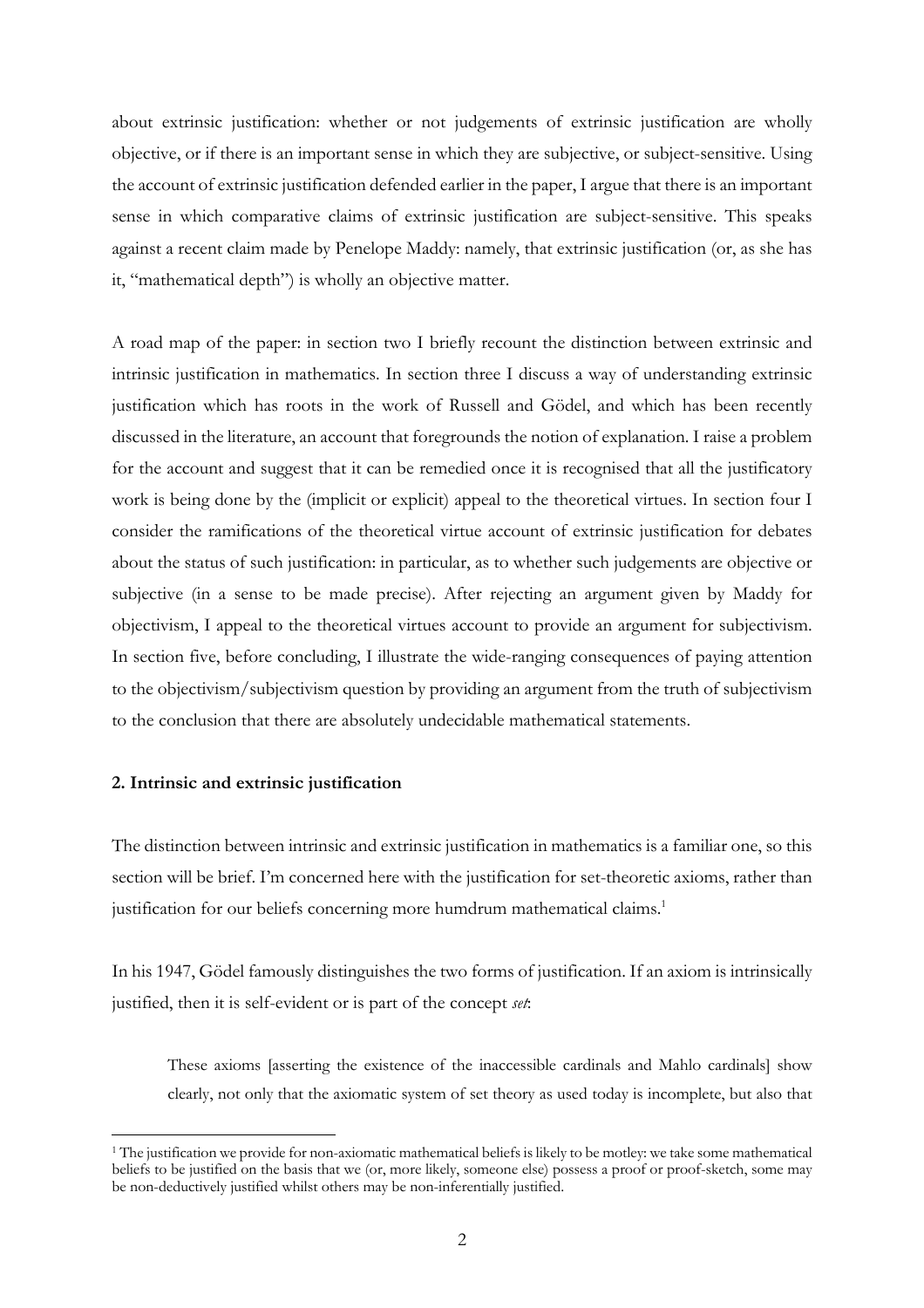it can be supplemented without arbitrariness by new axioms which only unfold the content of the concept of set. (Gödel 1947: 260).

The idea, then, is that some claims about sets (in particular, some set-theoretic axioms) are already part of the notion of *set* that we operate with. There is a sense in which we are not making new claims about what sets are like, but merely making explicit what is already implicit in the concept employed in our practice. For current purposes it can be granted that there are some facts of the matter about whether or not (at least some) axioms are part of the concept *set* and that some of these facts are transparent to us. Earlier, Frege appealed to the notion of self-evidence to explicate this kind of justification (Frege 1884; see Shapiro 2009 for a discussion of Fregean notions of selfevidence). Maddy provides an account of intrinsic justification that includes both the notion of self-evidence and that of concept-containment:

[T]he principle is intuitive, self-evident, obvious; it's part of the meaning of the word 'set'; it's implicit in the very concept of set; and so on. […] These days, I think that the most common idea is the last-mentioned – implicit in the concept of set – and that the concept of set intended is the iterative conception. (Maddy 2011: 124)

At first pass, some of the standard axioms may strike us as self-evident. Once we grasp what sort of object a set is, Extensionality (asserting that if X and Y have the same elements then  $X = Y$ ) or Pairing (asserting that for any *a* and *b* there exists a set {*a, b*} that contains exactly *a* and b) strike us as the kind of thing that couldn't possibly be false of sets. However, there will be disagreement about whether or not an axiom is intrinsically justified.<sup>2</sup> In addition, for some axioms considered plausible candidates, it is unclear whether or not we have stable judgements as to their selfevidence or to their containment in the concept *set*.

Both Maddy and Gödel note that many justifications given in set-theoretic practice for adopting an axiom do not appear to be intrinsic. Sometimes set-theorists take themselves to be justified in accepting a new candidate axiom that fails to be self-evident or fails to suggest itself as already contained within the concept *set*. Maddy claims that in such cases:

<sup>2</sup> For example, Hellman attests to finding the Power Set Axiom (asserting the existence for any set *a* of the power set *x* consisting of all the subsets of *a*) self-evident (Hellman 1996: 100-123) whilst Feferman conversely thinks that its negation is self-evident (Feferman 2000: 401-446).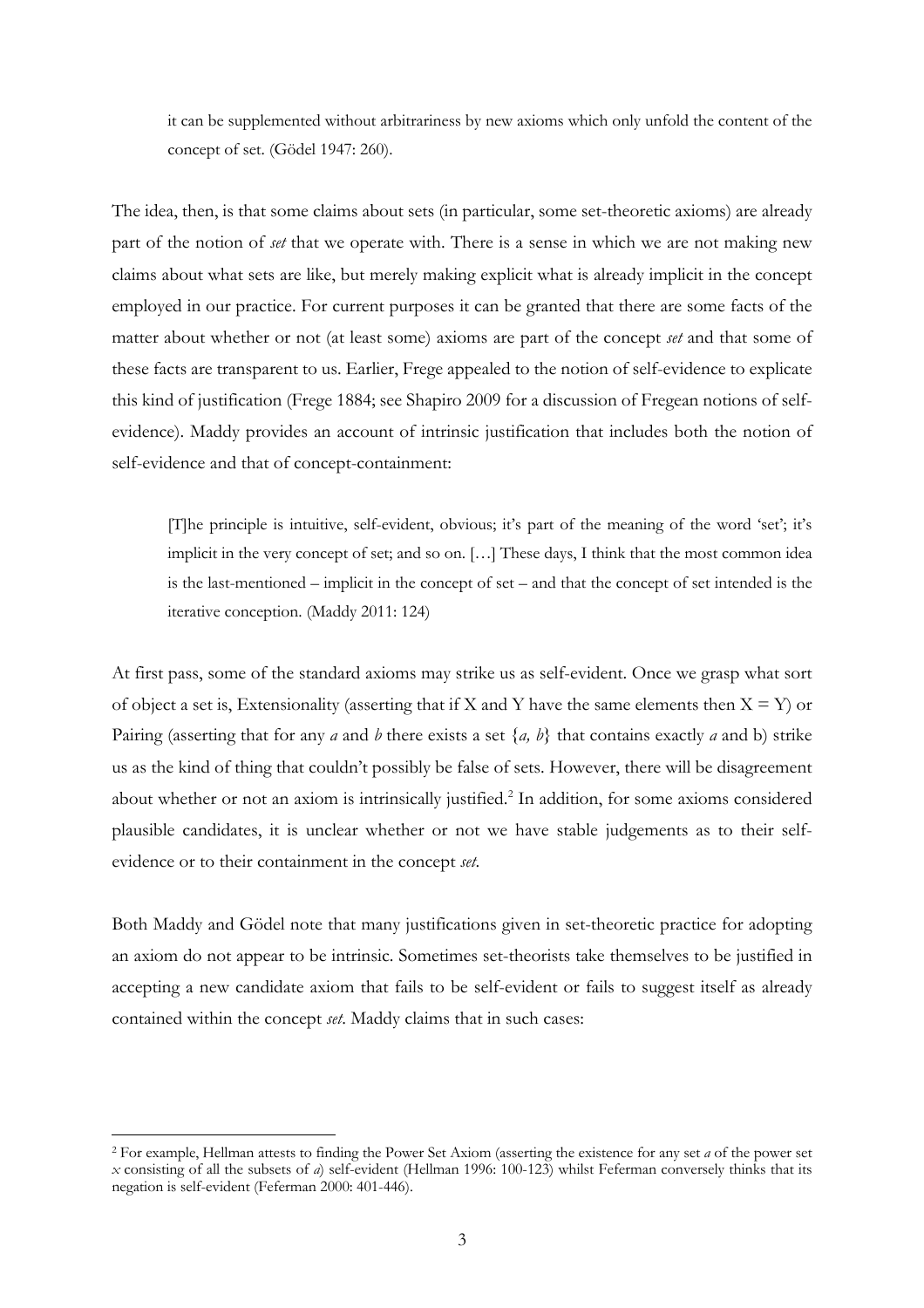[T]he axioms are evaluated in terms of their consequences, or more broadly, in terms of the type of theory they produce. (Maddy 1997: 37)

Gödel makes similar remarks when discussing extrinsic justification:

[E]ven disregarding the intrinsic necessity of some new axiom, and even in case it has no intrinsic necessity at all, a probable decision about its truth is possible also in another way, namely, inductively by studying its "success". (Gödel 1947: 261)

Left at this, the notion of extrinsic justification is unclear: what sort of consequence is relevant and why does some axiom having these consequences justify accepting it? What exactly is it for an axiom to be, as Gödel puts it, successful? It is the job of the next section to discuss answers to this question.

Before doing so, here is a quick example (for more detail see Maddy's discussion in Maddy 2011: 32-36, 45-48; Imocrante 2015: 230-231). Choice is a paradigm example of an axiom that is best justified extrinsically, rather than by marshalling intrinsic considerations. Indeed, on a pre-theoretic notion of fruitfulness, Choice appears very fruitful. It has applications not only in set theory but also in algebra, topology, analysis (Imocrante 2015: 230), and in geometry (Maddy 2011: 34-35). It is this kind of fruitfulness that favours accepting Choice.

In addition to playing a role in admitting new axioms, Maddy has suggested that judgements about extrinsic justification also play an important role in the introduction of new mathematical concepts, like the introduction of the concept of a group:

What guides our [mathematical] concept formation, beyond the logical requirement of consistency, is the way some logically possible concepts track deep mathematical strains that the others miss. (*ibid*: 79)

How do intrinsic and extrinsic justifications relate? Maddy goes so far as to say that:

[I]ntrinsic considerations are valuable, but only insofar as they correlate with these extrinsic payoffs. This suggests that the importance of intrinsic considerations is merely instrumental, that the fundamental justificatory force is all extrinsic. This casts serious doubt on the common opinion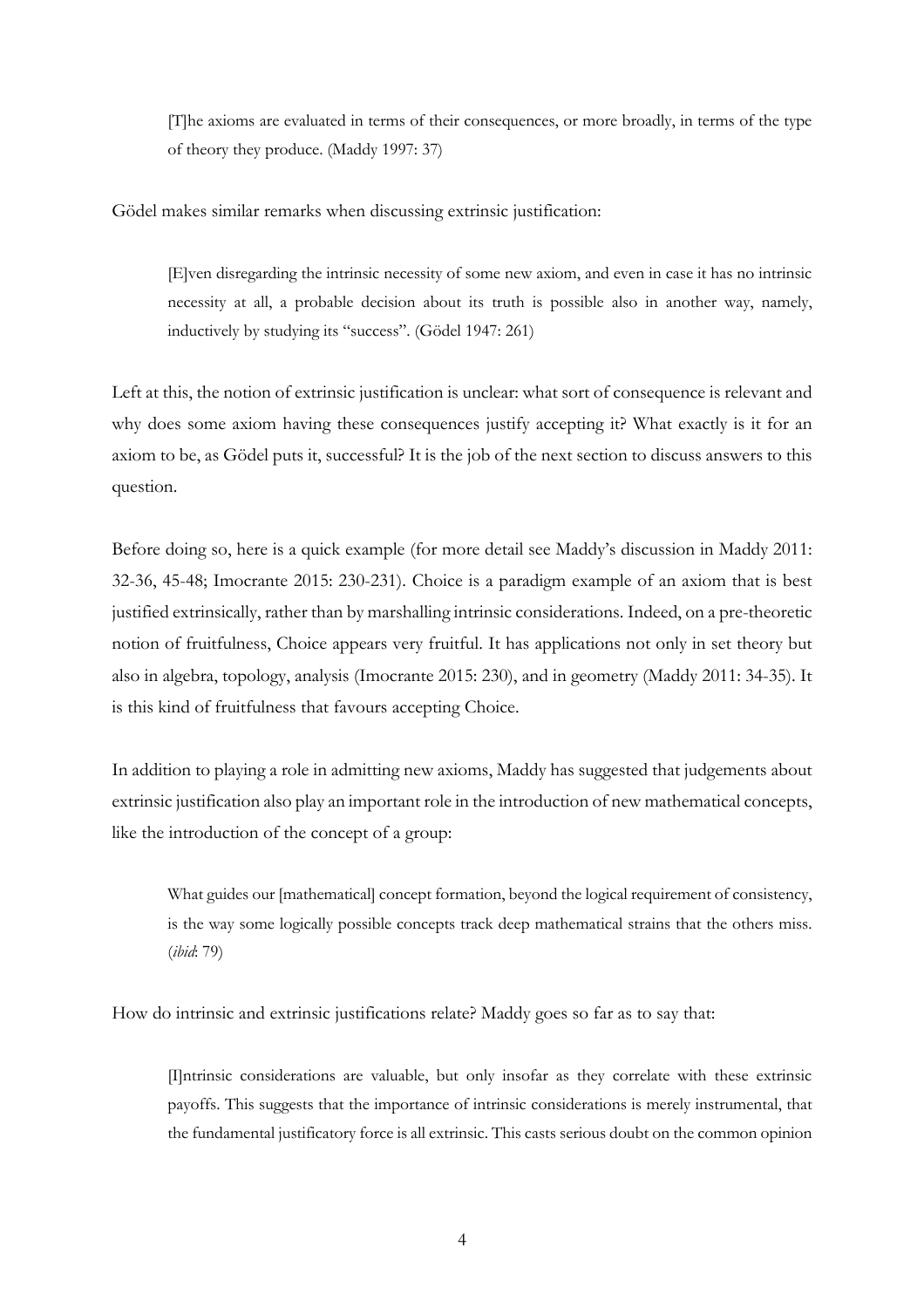that intrinsic justifications are the grand aristocracy and extrinsic justifications the poor cousins. The truth may well be the reverse! (Maddy 2011: 136)

If either the weaker claim (that intrinsic justification must be complemented by extrinsic justification) or Maddy's stronger claim (that extrinsic justification ought to take some form of priority over intrinsic justification) are true, we would do well to try and answer the pressing philosophical questions about extrinsic justification.

### **3. Explanation and the theoretical virtues**

This section is about the best way to understand extrinsic justification. I trace the development of an account of extrinsic justification that understands it as an essentially abductive affair: that, in one way or another, axioms are justified on the basis that they best explain, organise and systematize non-axiomatic mathematical claims. In the following section I raise some problems for this way of understanding extrinsic justification. I then suggest a related account that avoids these problems, one that places the theoretical virtues, rather than explanation, at the forefront.

### **3.1. The explanatory account of justification**

In 1907, Russell defended a regressive method for mathematics, putting it to use to argue in favour of the much-maligned Axiom of Reducibility. On this account of extrinsic justification, the proper method for making decisions about the axioms has much in common with the received picture of scientific practice. On this thumbnail sketch of scientific practice, we begin with some facts known via observation and form beliefs about fundamental scientific principles by selecting those which best account for, or systematize, those facts known via observation. Much the same, says Russell, goes for the foundational principles of mathematics. This reverses the Euclidean picture on which whatever justification we have for the non-fundamental mathematical beliefs stems from our justification about the axioms. As Russell says:

[W]e tend to believe the premises because we can see that their consequences are true, instead of believing the consequences because we know the premises to be true. But the inferring of premises from consequences is the essence of induction; thus the method in investigating the principles of mathematics is really an inductive method, and is substantially the same as the method of discovering general laws in any other science. (Russell 1907: 273-4)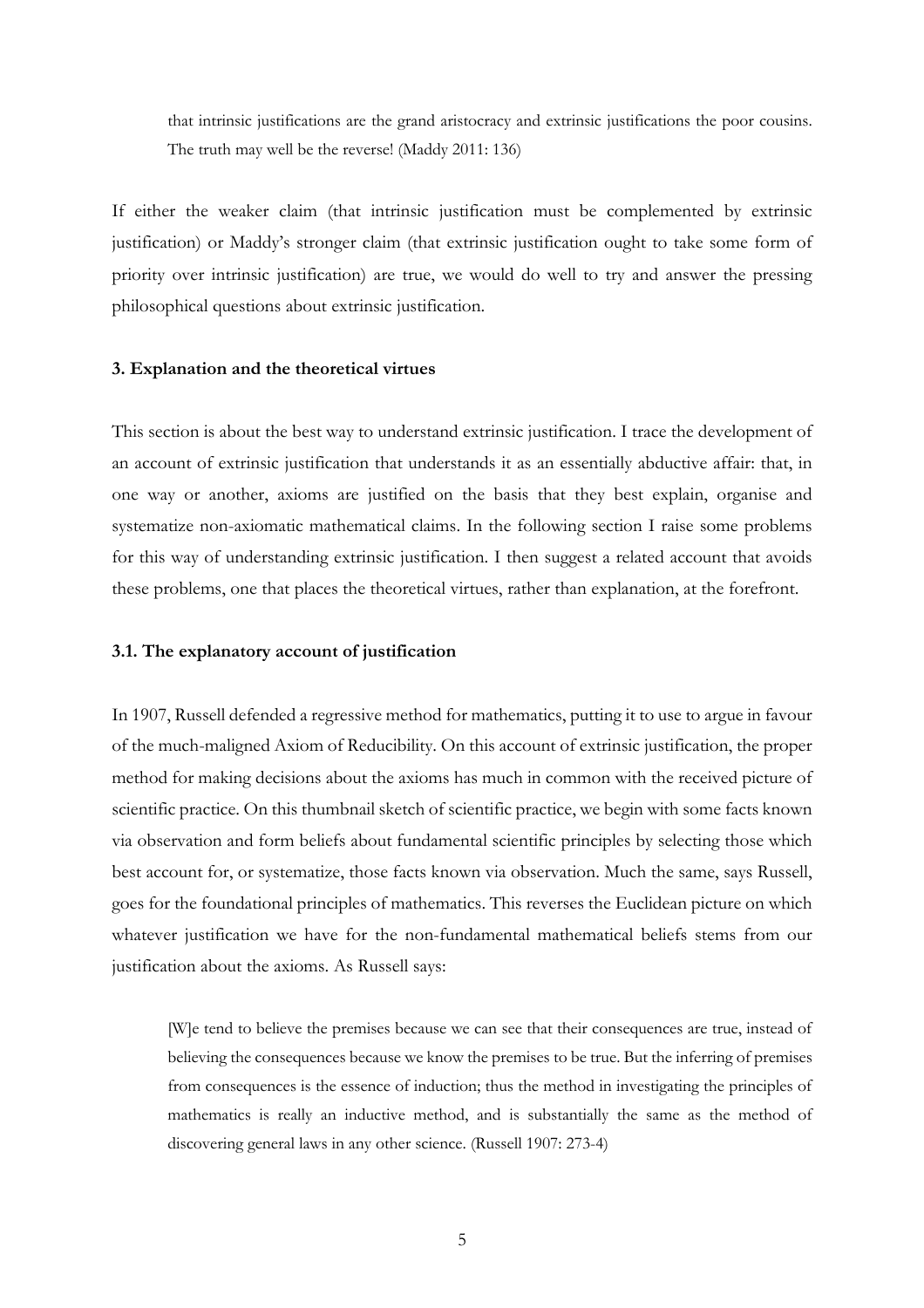Consider, also, Gödel's reflections on the regressive method. He says that Russell:

[C]ompares the axioms of logic and mathematics with the laws of nature and logical evidence with sense perception, so that the axioms need not necessarily be evident in themselves, but rather their justification lies (exactly as in physics) in the fact that they make it possible for these "sense perceptions" to be deduced; which of course would not exclude that they also have a kind of intrinsic plausibility similar to that in physics (Gödel 1944: 449)

Gödel's account foregrounds methodological similarity between the foundations of set theory and theory choice in science.<sup>3</sup> A final historical precedent: although Zermelo is largely discussed in relation to his notion of self-evidence as unconscious use (e.g., Shapiro 2009), he also seemed to hold that extrinsic justification of this sort plays an important role:

Actually principles must be judged from the point of view of science, and not science from the point of view of principles fixed once and for all (Zermelo 1967: 189)

In addition to having substantive historical pedigree, such an account has received recent interest in the literature. In the process of making the case that theory choice in philosophy does (and should more systematically) proceed abductively, Williamson has recently presented an account of axiom justification that appears to have much in common with Russell's regressive method (Williamson 2016). For Williamson, the sciences, philosophy and (the foundations of) mathematics have significant methodological continuity in that they all substantially rely on abduction:

There is no methodological firewall between philosophy and real life experiments. However, that does not mean that once philosophy becomes a more systematically abductive inquiry, its current methodological differences with the natural sciences will fade away altogether. For natural science is not the only form of systematic inquiry in which abduction plays a significant role. It also does so in at least one highly successful form of "armchair" inquiry: mathematics. (Williamson 2016: 269)

Russell, Gödel and Williamson, then, all recognise methodological continuity between science and the foundations of set theory – in particular, between choosing between (empirically equivalent) theories in the former and between axioms in the latter. One currently open question is whether or not we should understand this methodological similarity to involve the notion of *explanation*.

<sup>3</sup> Of course, it's unlikely that in scientific practice, observation statements are strictly *deduced* from the theories accepted.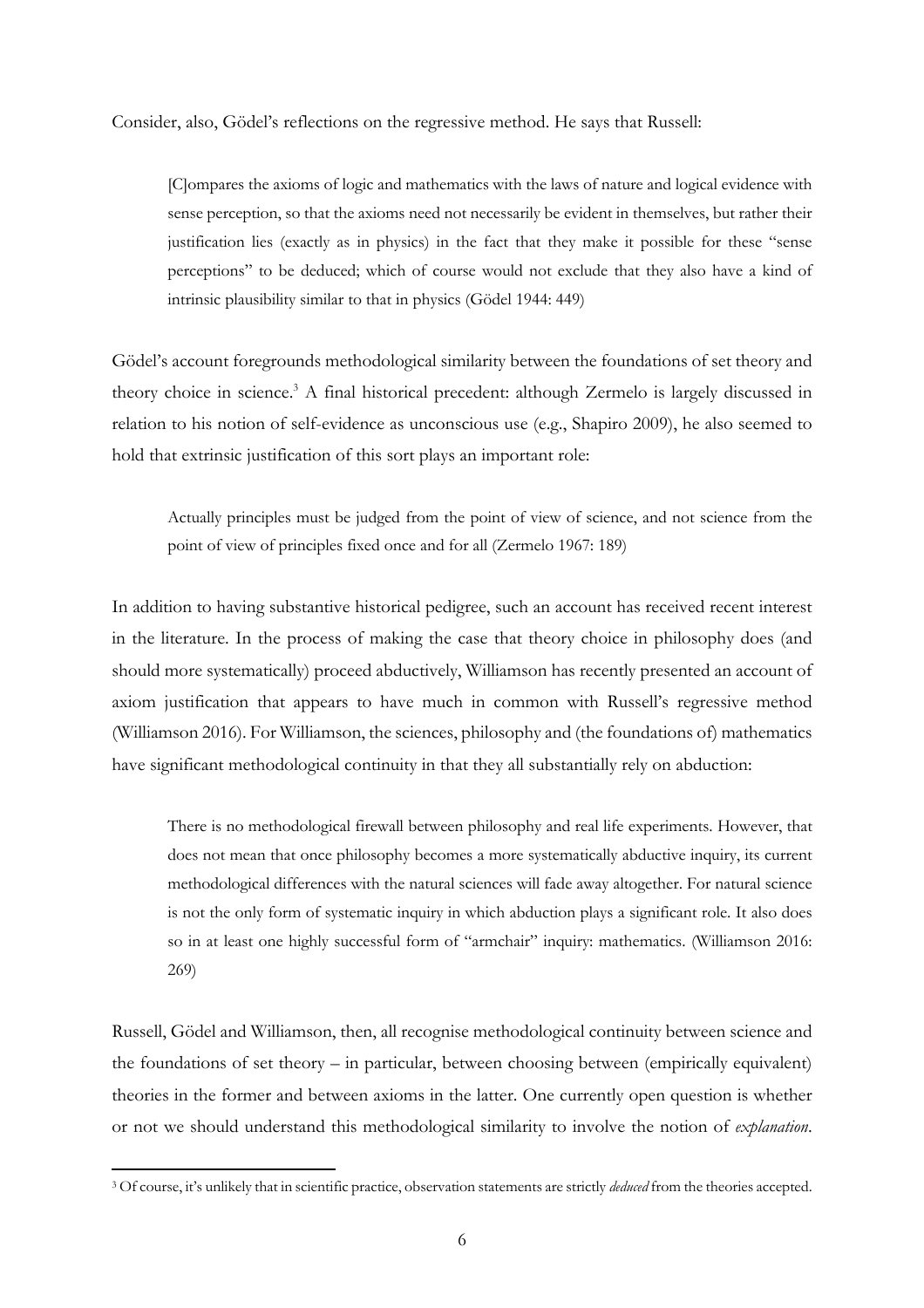What is important for Russell and Gödel seems to be the fact that the non-axiomatic mathematical claims can be *derived* from the more general principles, much as individual observations are to be subsumed under general physical laws. Williamson, however, is explicit that the common methodology of science, philosophy and (the foundations of) mathematics is the use of the abductive method. He is similarly explicit that he is using 'abductive' in the sense where it is "approximately equivalent to "inference to the best explanation", when "explanation" is understood to cover non-causal as well as causal explanations" (Williamson 2016: 263). On this sort of picture, scientific theories, philosophical theories and set-theoretic axioms are selected on the basis of offering the best explanations of the relevant data.<sup>4</sup> For Williamson, much as theory choice in science proceeds by inference to the best scientific explanation, theory choice in the foundations of mathematics proceeds by inference to the best mathematical explanation (and theory choice in philosophy proceeds by inference to the best philosophical explanation).

In the next section I will argue that an account of axiom justification that builds in the notion of explanation is subject to a number of worries. In response, I will offer a related account that captures the methodological continuity that Russell, Gödel and Williamson note, without being subject to the worries discussed. It is this account of axiom justification that will guide the remaining discussion.

### **3.2. Mathematical explanation and the scarcity problem**

One initial worry with the kind of explanationist story presented by Williamson concerns descriptive adequacy, at least insofar as the picture is offered as spelling out the sort of account endorsed by Russell and Gödel. As noted above, on Russell and Gödel's picture axioms are selected on the basis that from them we can derive the non-axiomatic claims (the data points, as it were) that are, in some sense, epistemically prior. Someone who is inclined to see axiom choice as an abductive, or explanatory, affair can of course simply label this reverse-Euclidean relationship as an explanatory one. However, this does not show what this relationship of derivability has in common with the other kinds of relations between facts that we more readily label as explanatory (such as causal relations).<sup>5</sup> In response, the defender of the kind of explanationist picture offered

<sup>4</sup> This sort of explanationist account (offered as an account not of extrinsic justification, but axiom justification *simpliciter*) is spelled out in more detail in work by Barton, Ternullo & Venturi (Barton, Ternullo & Venturi *ms*). I take the considerations raised against such accounts in the next section to tell against any account of axiom justification that places explanation at its heart.

<sup>5</sup> Thanks to an anonymous reviewer for pressing me to be clearer about the degree to which the explanatory account of axiom justification captures Russell and Gödel's regressive method.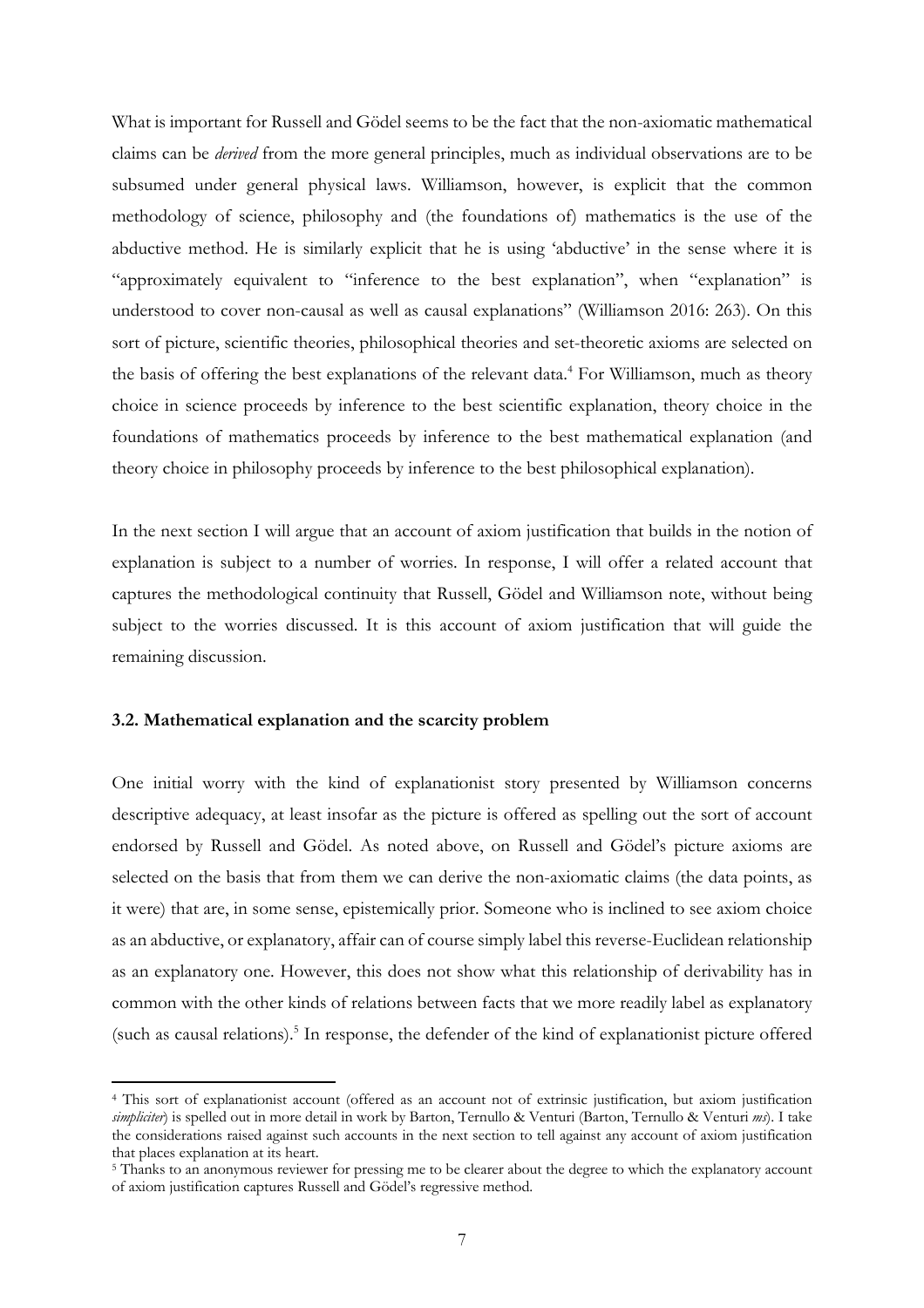by Williamson can always accept that the account is not the account offered by Gödel and Russell but *is* the account we should accept. However, there are some non-exegetical worries lurking.

What might be wrong with introducing the notion of explanation into one's account of axiom justification? One might harbour worries about the notion of explanation at play in the first place. There has been a flurry of work on explanation within mathematics (e.g., Baker 2009, Mancosu 2008b; Lange 2009, Lange 2017, Dougherty 2017): however, unsurprisingly, no consensus has been reached. Perhaps more worryingly for the explanatory account, the vast majority of this work concerns providing an account of the difference between explanatory and non-explanatory *proofs*. The (now familiar) thought here is that some proofs of a theorem *explain why* the theorem is true whilst others merely demonstrate *that* it is, and the search is on for the characteristic(s) of proofs that render them explanatory. This, however, is not the kind of mathematical explanation that must be being appealed to by the explanatory account. On this account, an axiom is justified if it offers the best explanation of the relevant mathematical data: the explanatory relation, as it were, must hold between the candidate axiom (or collection of candidate axioms) and the relevant data. There is nothing to say that this relation is one of *proof* however. This is especially clear in the case of a new mathematical concept (like a group) being introduced: the concept of a group isn't the right kind of thing to stand in a proof relation. Let's distinguish, then, between explanatory proofs and axiom-data mathematical explanations. It is axiom-data mathematical explanations that are relevant to the appeal to "the best explanation" in the statement of the explanatory account above. Just as mathematical explanations are often appealed to in order to justify a bifurcation of explanation into its causal and non-causal varieties, the kind of explanations required by the explanatory account can be used to justify a bifurcation of the notion of an explanation in mathematics into those that are constituted by proofs and those that are not.<sup>6</sup>

Just as there are some that have doubted the existence of explanatory proofs (Zelcer 2013) one might doubt the existence of the form of mathematical explanation that holds between the axioms and the relevant mathematical data. Certainly, anyone with the sort of monist picture of explanation that holds that all explanations of particular facts are either causal or (more weakly) that all explanations of particular facts involve providing information about counterfactual dependence (Pincock 2018; Reutlinger 2016) will have trouble fitting in these kind of axiom-data mathematical explanations. On this sort of picture – increasingly popular in the literature on non-

<sup>6</sup> There is, of course, a prior bifurcation into explanations *within* mathematics and mathematical explanations of nonmathematical facts.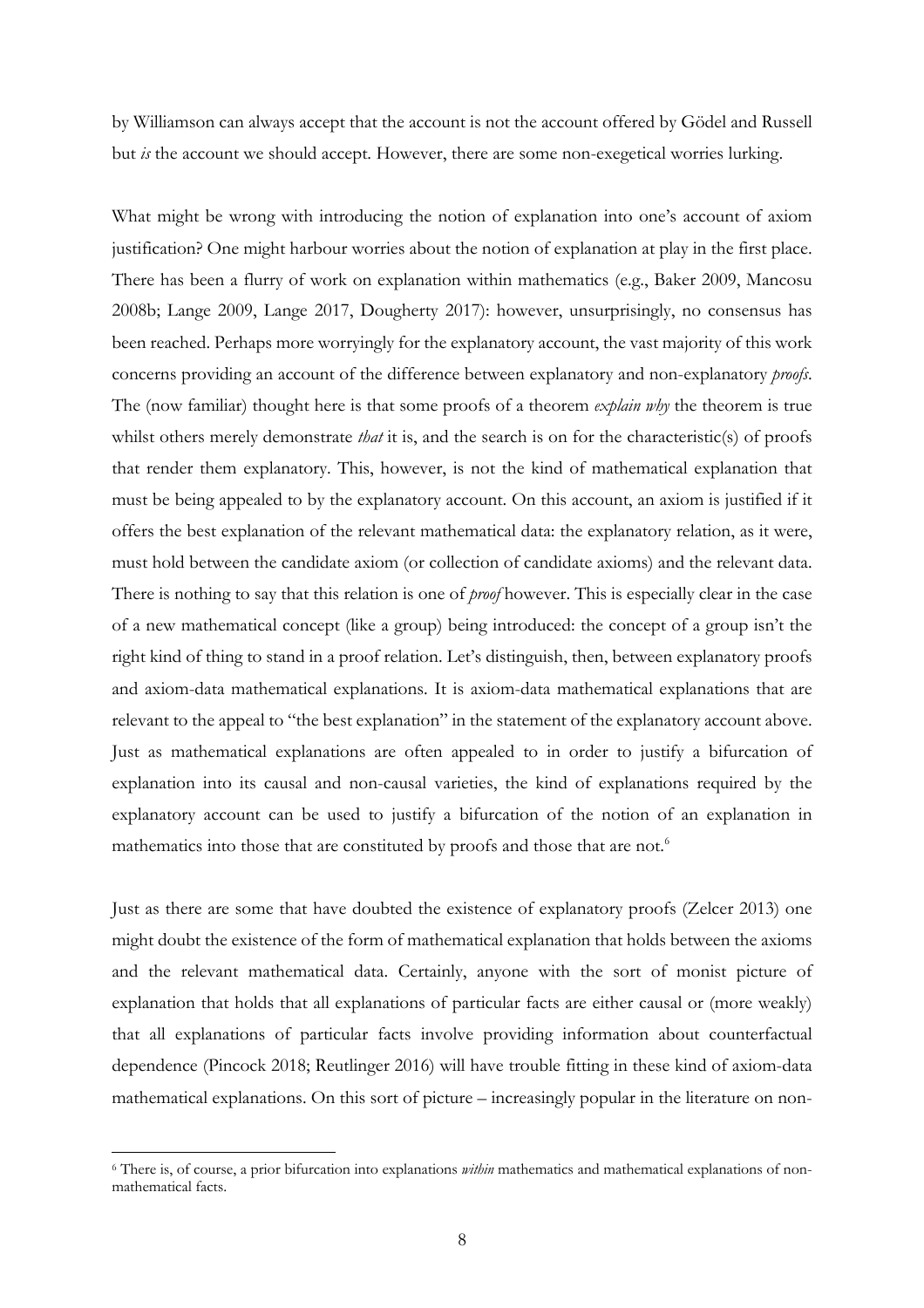causal explanation – information is explanatory in virtue of providing the answers to *what-if-thingshad-been-different* questions. However, mathematical statements are standardly understood as being necessarily true. Accordingly, Choice cannot feature in the best explanation of some mathematical data on the basis that it tells us how things would have been different, were the relevant mathematical facts different: because these facts are metaphysically necessary.<sup>7</sup>

Nevertheless, even if one grants the proponents of the explanatory account that there *are* axiomdata mathematical explanations, a deeper problem lurks. This is a problem that is familiar from the literature on the use of inference to the best explanation (IBE) in the scientific context: that, because we lack an account of the kind of explanation we're interested in, IBE is in some sense indeterminate. In the context of scientific IBE, the issue presents itself as a problem of plenitude (Cabrera 2018; see, also, Salmon 2001). Given that there are many rival accounts of scientific explanation (such as those that foreground causal or counterfactual information, those that involve the notion of unification, those that involve the notion of deduction and subsuming under a general law, and so on) and given that these accounts will provide inconsistent verdicts about what the best explanation of a given explanandum is, IBE is unable to provide a verdict unless we have good reason to think that we've identified the correct account of scientific explanation. In the case of mathematical IBE, and axiom-data explanations, the same fundamental worry presents itself as a kind of *scarcity* problem. The problem isn't that we have *lots* of accounts of axiom-data explanation, and that these given inconsistent verdicts about what the best explanation of some data is, but rather that we currently have *no such* accounts. But the main worry remains: as Cabrera says regarding the plenitude problem, "if it is unclear what it means to explain some phenomena, then what IBE consists in will likewise be rendered indeterminate" (Cabrera 2018). We can be unclear because we have *many* accounts, but we can also be unclear because we lack an account.

Here are the two most obvious responses to this worry. The first is to try and settle the question regarding the nature of axiom-data mathematical explanations and 'plug' this account into the model of IBE endorsed by the explanatory account of axiom justification. If we know what it is for a (collection of) axiom(s) to explain some mathematical data, then we can use this account to select axioms via identifying the best explanation of the data. However, we seem far from settling this matter. For the reasons canvassed above, the standard accounts of scientific explanations seem ill-suited to understanding axiom-data explanations and, similarly, it is not obvious that extant

<sup>7</sup> However, Baron, Colyvan & Ripley 2018 do some of the groundwork for an account of mathematical explanation that appeals to counterfactuals, leaving the door open to a genuinely monist account of explanation.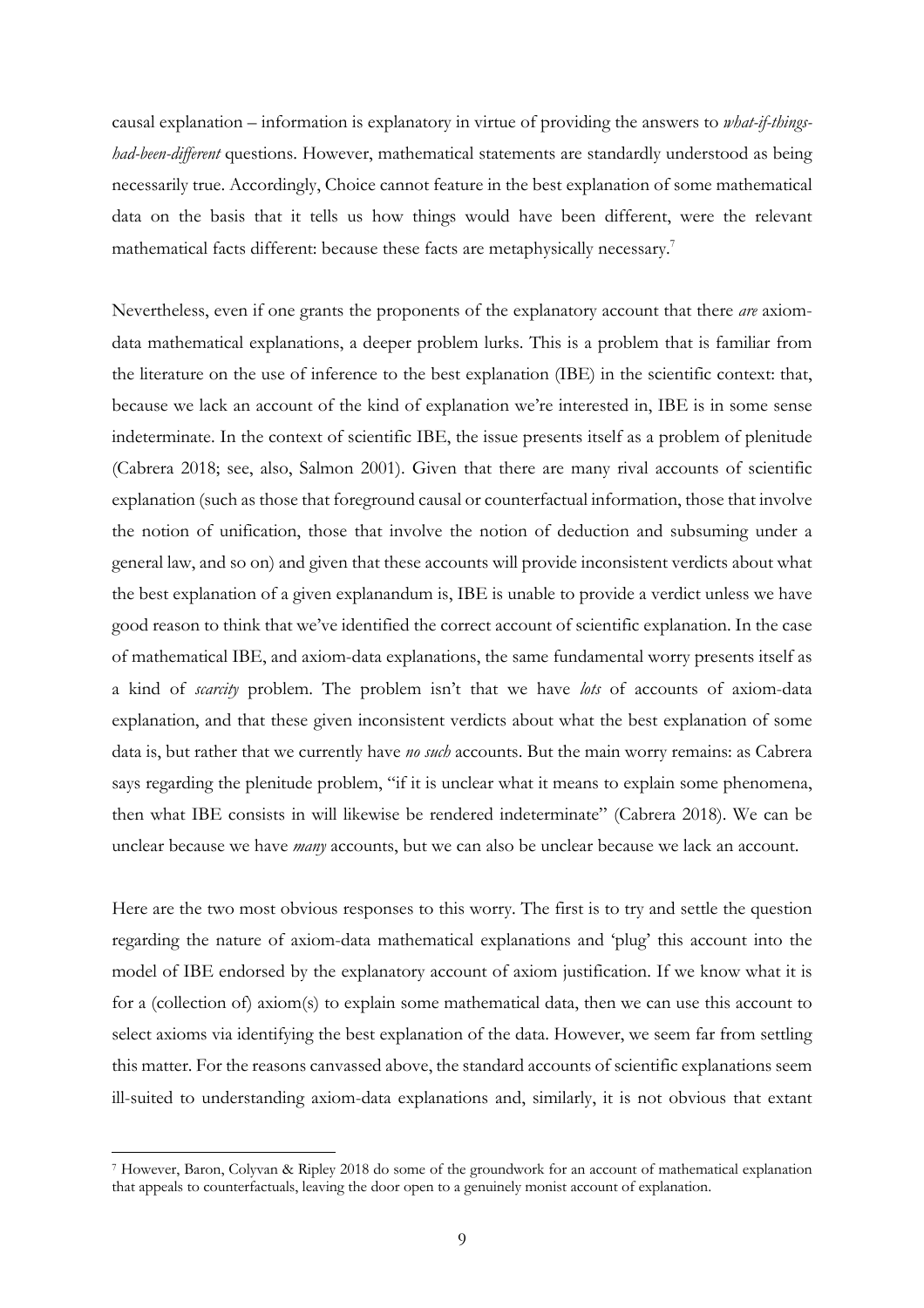accounts of explanatory proofs can be extended to accommodate axiom-data explanations. The second is to abandon wholesale the kind of picture that the explanationist account gives us. However, this would be to throw the baby out with the bathwater. Indeed, there is an account that has much in common with the explanatory account but does not suffer from its flaws. In the next section I set out and further motivate the acceptance of this account.

#### **3.3. The theoretical virtues conception of axiom justification**

As we saw in the previous section, it has been suggested that Gödel and Russell's account of extrinsic justification should be read as having a crucial role for axiom-data explanations. A development of Gödel and Russell's account in this direction faces the twin worries discussed above: it is unclear if reading the notion of axiom-data explanations into the regressive method is exegetically sound and, more importantly, such an account suffers from a crucial lacuna, absent an account of axiom-data explanation.

Fortunately, highlighting the similarities between axiom choice in set theory and theory choice in science also highlights potential solutions to problems in the philosophy of mathematics that can be borrowed from solutions to problems in the philosophy of science. In this section, I'll suggest that carrying out such a borrowing leads to an account of axiom justification that has commonalities with the explanationist story, but is both faithful to the remarks made by Russell and Gödel and avoids the scarcity problem.

First, note that the explanatory account appeals to the notion of there being some *best* explanation of the relevant mathematical data. Standardly, abductive inference uses the theoretical (or 'explanatory') virtues to choose between rival potential explanations (once clearly unsatisfactory potential explanations are ruled out). In the scientific context, for example, empirically equivalent theories are chosen between by appealing to properties of the theories other than their consistency with the evidence. The standard theoretical virtues include things like simplicity, being non-adhoc, unifying power, coherence, fertility, and so on. Nothing in the current discussion turns on our having an exhaustive collection of the relevant theoretical virtues, nor having settled whether the set of theoretical virtues is common across scientific, philosophical, and mathematical contexts.8

<sup>8</sup> Barton, Ternullo & Venturi suggest additional theoretical virtues (though they do not use this name to refer to them): theoretical completeness (where a theory  $T_1$  is more theoretically complete than another theory  $T_2$  *iff* there is a sentence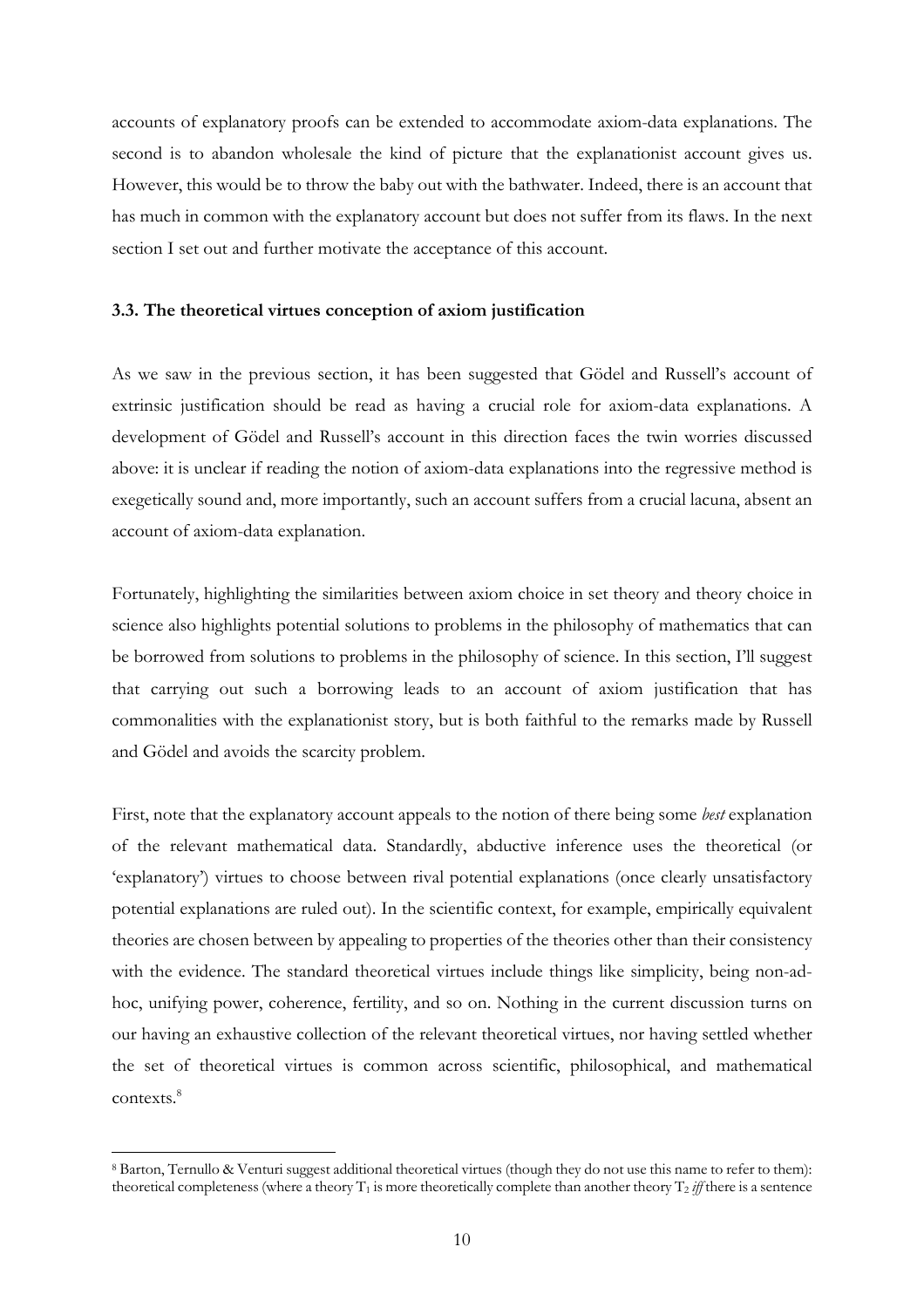The suggestion here then, is a simple one: that the proposed account of extrinsic justification ought to jettison the notion of *explanation* and simply make do with the theoretical virtues. As Cabrera says:

It is not the case that a hypothesis needs to satisfy the conditions of some one particular model of explanation in order to be explanatorily virtuous. Indeed, what is common in all of the many instances of explanatory inference cited across a wide array of different domains is not some model of explanation, but rather a set of widely applicable explanatory virtues. In my view, this suggests that what does all the justificatory work in any application of IBE is just that *H* does well with respect to the explanatory [theoretical] virtues relative to some evidence *E*. Hence, whether a hypothesis satisfies the conditions of any particular model of explanation is, epistemically, beside the point*.* (Cabrera 2018: 17).

The thought, then, is just that the focus on *explanation* is a red herring. Suppose that a set-theorist pursuing Gödel's program realises that a particular candidate axiom does particularly well with respect to the theoretical virtues. That is, the axiom is non-ad-hoc, powerful, has high predictive power (in the sense spelled out above), and so on. It is unclear that if our set-theorist learns that (in addition to scoring highly when it comes to the theoretical virtues) the axiom would *explain* the relevant set-theoretical data, that this would be taken to have any additional justificatory power over and above that assigned to the axiom in virtue of it being theoretically virtuous.

A consequence of adopting the suggestion made in this section is that it provides someone attracted to the kind of explanatory account suggested by Williamson (via Russell and Gödel) a solution to the apparent indeterminacy created by the lack of an account of axiom-data explanation. A second consequence is that it suggests that we hone in on judgements about the extent to which (a collection of) axiom(s) is/are theoretically virtuous. This is the task of the next section.

### **4. Objectivism versus subjectivism**

In the last section I suggested an alternative to the explanatory virtues account of axiom justification, one that places the theoretical virtues at its heart. In this section I consider the question as to whether or not value judgements (or, more generally, facts about ourselves as

implied by  $T_1$  that is not implied by  $T_2$  and not vice versa), predictive power (in terms of a candidate axiom having consequences that are already provable without the candidate axiom) – and there could well be more.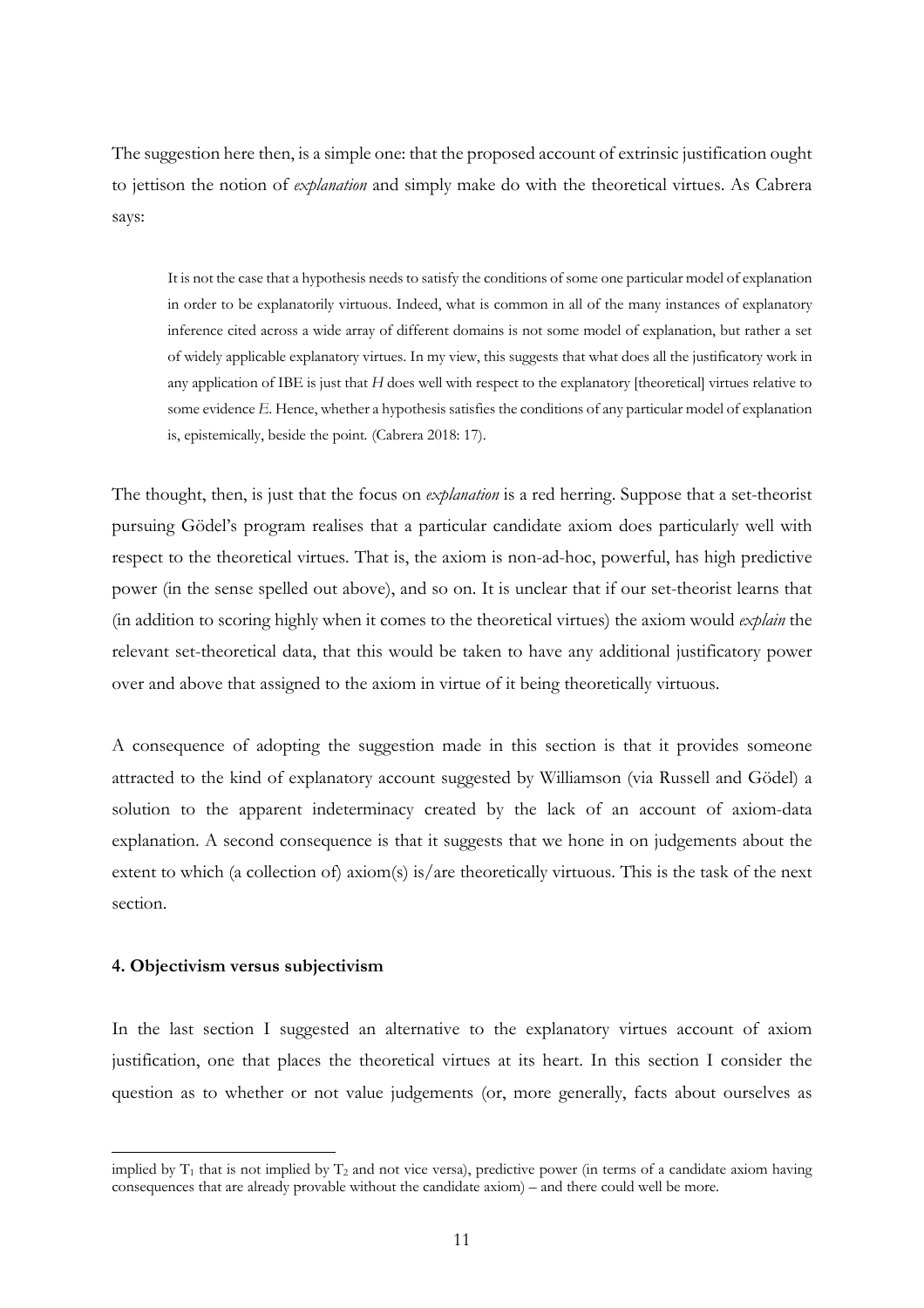cognitive agents) play an indispensable role in assessing the extent to which an axiom is theoretically virtuous. After drawing the distinction between objectivism and subjectivism about extrinsic justification, I consider and reject an argument given for objectivism by Maddy. I then provide some considerations that speak in favour of subjectivism.

### **4.1. Objectivism and subjectivism**

What sort of judgement is a judgement about the virtuousness of an axiom or collection of axioms? What sort of property do such judgements identify and is one (collection of) axiom(s) more theoretically virtuous than another solely in virtue of some mathematical facts or in virtue of both mathematical facts and facts about us? Or, as Ernst, Heis, Maddy, McNulty & Weatherall recently put it: is theoretical virtuousness "in the math" or is it "in us"? (Ernst, Heis, Maddy, McNulty & Weatherall 2015a: 157)

Penelope Maddy, in *Defending the Axioms*, provides the most thorough articulation of one kind of answer to these questions, what I will call *objectivism*. I'll first explore what Maddy says about the objective nature of extrinsic justification, before trying to provide explicit formulations of a couple of different claims regarding this objectivity.

Describing the "topography of mathematical depth", Maddy says:

[T]his topography stands over and above the merely logical connections between statements and furthermore, *it is entirely objective* […] [I]t's not up to us that appealing to sets and transfinite ordinals allows us to capture facts about the uniqueness of trigonometric representations, that the Axiom of Choice takes an amazing range of different forms and plays a fundamental role in many different areas, that large cardinals arrange themselves into a hierarchy that serves as an effective measure of consistency strength. […] [These facts] *are not traceable to ourselves as subjects* (Maddy 2011: 80-81) [emphasis mine]

Maddy also says the following when considering the relationship between extrinsic justification and us, the users of mathematics:

I might be fond of a certain sort of mathematical theorem, but my idiosyncratic preference doesn't make some conceptual or axiomatic means toward that goal into deep or fruitful or effective mathematics; for that matter, the entire mathematical community could be blind to the virtues of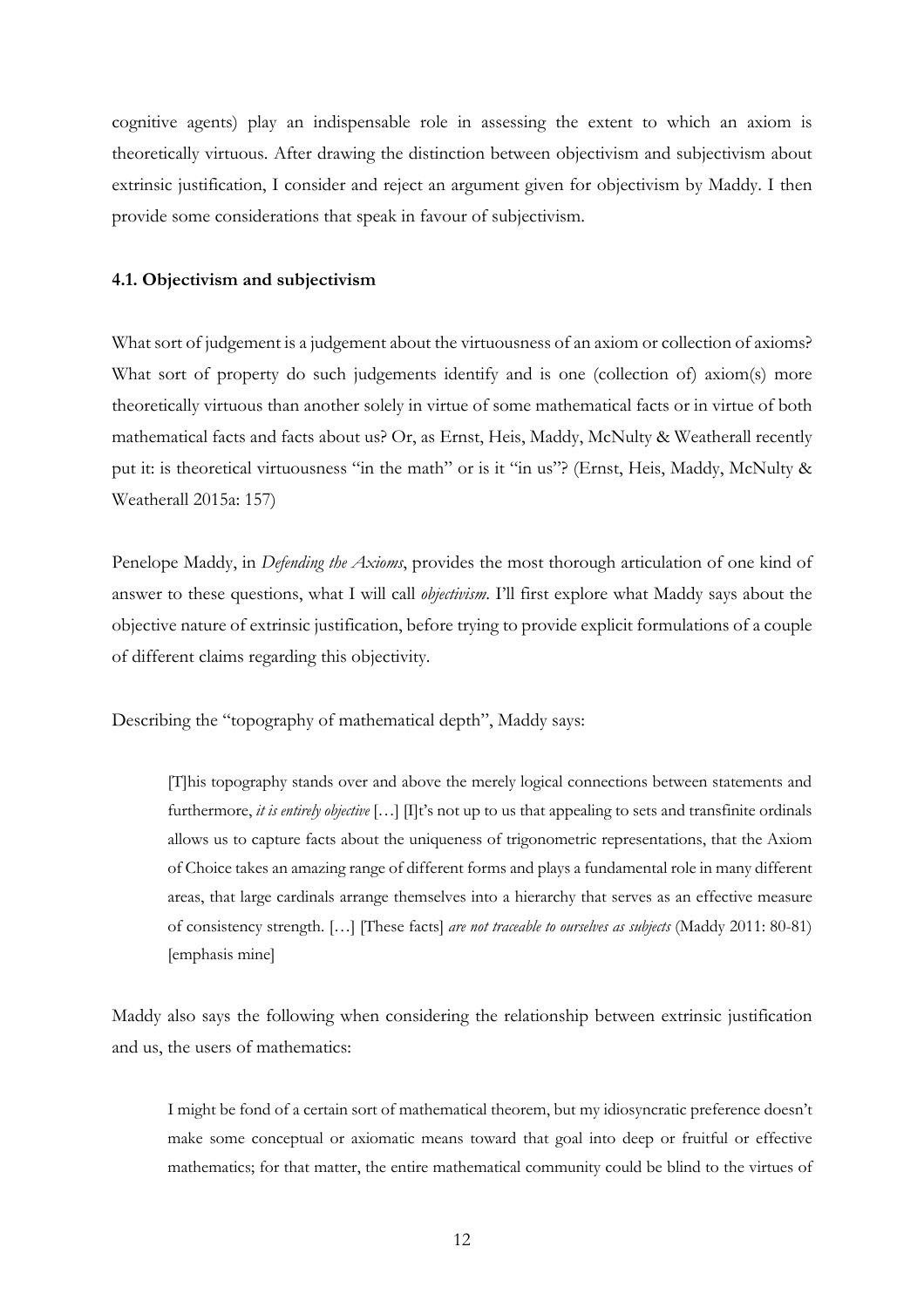a certain method or enamoured of a merely fashionable pursuit without changing the underlying facts of which is and which isn't mathematically important (*ibid*: 81)

In the first passage, Maddy makes the claim that it is not up to us that Choice has wide-ranging applicability within mathematics, or that large cardinals can serve as a measure of consistency strength, and so on. It is important, though, to distinguish this from a second claim which Maddy also seems to be making: that it is similarly not up to us that Choice's applicability is sufficient for it being a piece of deep mathematics (or, in the terminology of the virtues account, sufficient for the axiom being theoretically virtuous). It is clear for Maddy that, in addition to the applicability of Choice being an objective matter so is the fact that this suffices for Choice being a theoretically virtuous piece of mathematics. Maddy also says that, for the objectivist, in addition to the "vast net of logical relations" (Ernst, Heis, Maddy, McNulty & Weatherall 2015b: 246) being objective, so too are the "outstanding mathematical virtues of some strains of these" (*ibid*). This second claim is what is at issue. It is uncontroversial that whether or not the continuum hypothesis is a consequence of some collection of axioms is, in some important sense, objective: but the further question is how to conceive of and adjudicate the mathematical virtues of that collection.

The strength of Maddy's objectivism in Maddy 2011 is brought into relief by her treatment of the continuum hypothesis (CH). Another aspect of the claimed objectivity of mathematical virtue, then, is that it assigns determinate truth-values to currently open mathematical questions – the truth-values that result from the deepest mathematics. Maddy makes this explicit when discussing CH:

[W]e might never come to formulate or to appreciate the virtues of some set-theoretic axiom that would settle CH. In this way, our Thin Realist might never come to know whether CH is true or false, despite it having a determinate truth value. (Maddy 2011: 73)9

<sup>9</sup> Maddy's Thin Realist accepts what set theory says about sets but demurs from attempting to answer any further questions about what sets are like. These questions are not settled by set-theoretic practice and so, the story goes, for the properly naturalistic philosopher of mathematics they do not require settling. Maddy holds that a descriptive account of mathematical practice is consistent with both Thin Realism and what she calls Arealism. The Arealist agrees with the nominalist that we lack good reason to think that sets exist – but thinks that this is so because "well-developed methods of confirming existence and truth aren't even in play" (Maddy 2011: 89). Maddy holds that Arealism should be thought of as distinct from standard forms of nominalism because such positions appeal to "a priori prejudice against abstract objects" or "preconceptions about what knowledge must be like" (*ibid*: 97). I'm inclined to think that whether Maddy's Arealist is a kind of nominalist will bottom out as a terminological dispute. If nominalism is the view that we lack good reason to believe in mathematical objects, then the Arealist is a nominalist in a sense that the Thin Realist (as well as, obviously, the Platonist) is not. If nominalism, however, must incorporate substantive views about knowledge, or the nature of abstract objects, then the Arealist is not a nominalist. I see no substantive reason for holding that one or other of these candidate meanings of 'nominalism' is to be preferred to the other. Thanks to an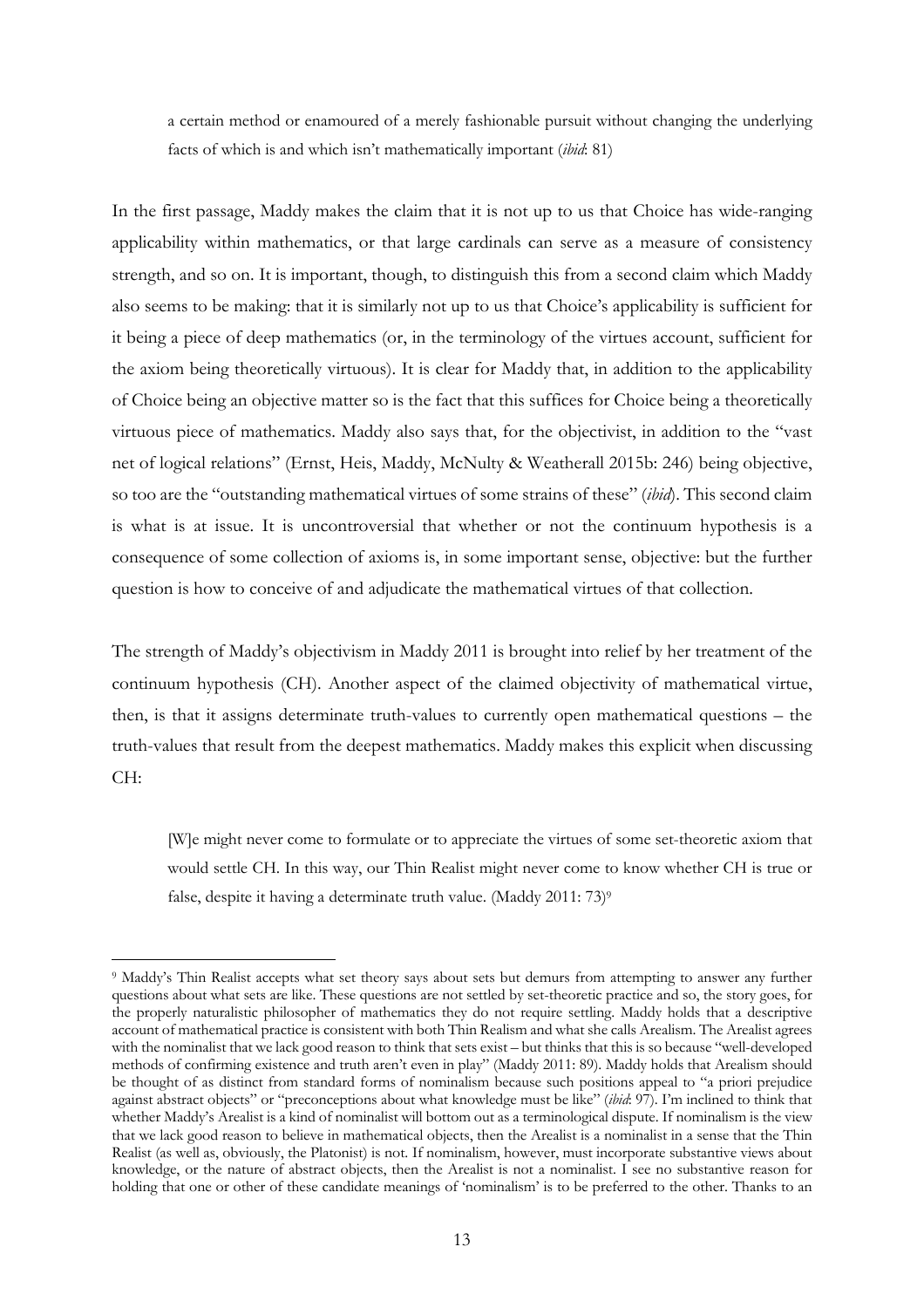This passage further demonstrates that Maddy thinks the facts about mathematical virtuousness are independent from the goals and practices of actual mathematicians. These facts are *already there*, and it is contingent only whether or not mathematicians successfully identify this or that strain of 'deep' mathematics. On this picture, the truth-value of CH is determined independently of whether or not the mathematical community correctly identifies as deep the set-theoretic axioms that determine this truth-value. Maddy allows, also, for error in identifying virtuous mathematics, claiming that it is possible for mathematicians to "wander off the path of mathematical depth" – if this happens, then said mathematicians are "going astray, even if no one realises it" (Maddy 2011: 82)

How should we understand Maddy's claim that the facts of mathematical virtuousness are objective? There is an important distinction, one that is sometimes occluded in Maddy's discussion. This is between a stronger and weaker objectivity claim.<sup>10</sup>

**Weak objectivity:** A (collection of) axiom(s) instantiating a particular theoretical virtue depends only on mathematical facts, and not facts about us.

**Strong objectivity:** Facts about comparative virtuousness between (collections of) axiom(s) depend only on mathematical facts, and not facts about us.

Maddy's remarks about CH suggest that she endorses both the weak objectivity claim and the strong objectivity claim. The notion of CH having a determinate truth-value (that truth-value assigned to it by the uniquely virtuous (or 'deep') axioms), and it having this determinate truthvalue independent of any facts about us, seems to require strong objectivity – this is because it requires there to be a unique collection of axioms that is most virtuous, or deep, and for this fact to be one that holds independently of any judgements we make. Independent of such exegetical concerns, however, what we are interested in is whether either of the objectivity claims are true.

### **4.2. The phenomenological argument for objectivism**

anonymous reviewer for pushing me to be clearer on how the relationship between nominalism and Maddy's Arealism is to be understood.

<sup>&</sup>lt;sup>10</sup> There are open questions about exactly how these two kinds of objectivity are to be spelled out and understood. The formulations above are sufficient for capturing the distinction appealed to in the following three sections: in section 4.5 I turn in more detail to the question as to how exactly we ought to understand, in particular, the strong form of objectivity.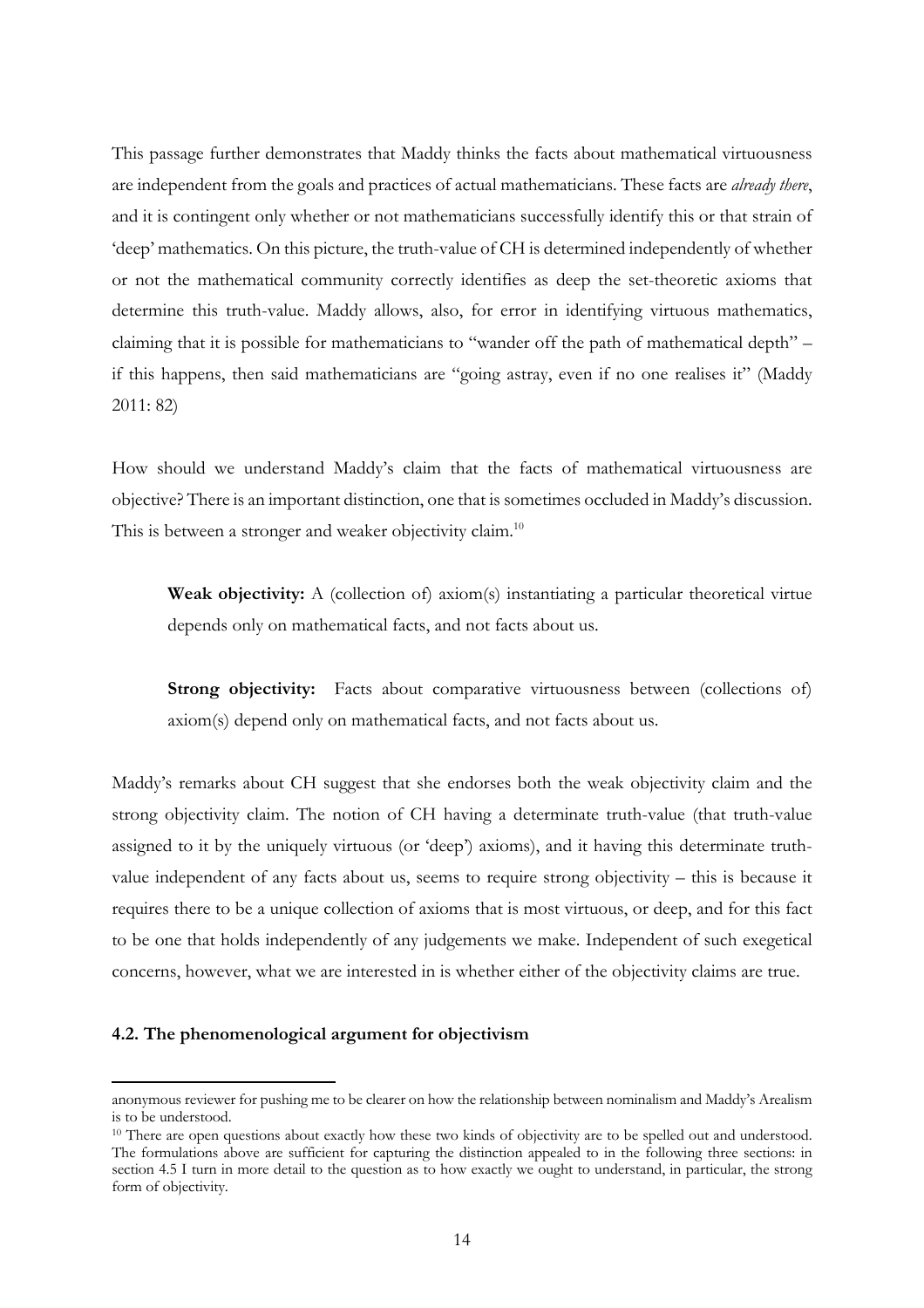So: should we be objectivists or subjectivists about extrinsic justification? Do judgements about extrinsic justification turn, in any substantive way, on facts about us? Arguments in favour of objectivism and subjectivism are few and far between. In *Defending the Axioms*, however, a germ of an argument for objectivism can be located. In this section I briefly set out the argument and then raise some problems for it.

The argument sketch runs as follows. Maddy notes that proponents of Platonism (or, in Maddy's terminology, Robust Realism) claim that their view accounts for certain facts about mathematical practice and that this is an advantage of the view. She notes that when doing mathematics, we are not free to "follow our personal or collective whims" (Maddy 2011: *ibid*) and that, instead, mathematics is "an objective undertaking par excellence" (*ibid*). The Platonist tells us that what constrains mathematical practice in this way is a "world of abstracta" that our mathematical claims attempt to say true things about. Maddy suggests that the "topography of mathematical depth" might be a better ground for this feature of mathematical practice – not least because the "phenomenon of mathematical fruitfulness" more closely resembles the constraints felt by practicing mathematicians (when compared, for example, to constraints generated by a world of abstracta, which seem like the wrong kind of thing to have an effect on mathematicians). This, then, is a possible argument for the objectivity about facts about extrinsic justification: it is the best explanation of certain features of mathematical practice – namely that it is constrained in some sense by a further set of facts.

Unfortunately, it's currently hard to assess the argument. For one thing, it's unclear what the explanandum is intended to be. It could either be that what needs explaining is the *fact that*  mathematics is constrained by some set of objective features, or the fact that the phenomenology of mathematical practice has certain distinctive features – the *feeling that* one's practice is constrained by a set of facts, facts that one's practice ought to be faithful to. Canvassing the candidate explanations, and then choosing amongst them, will be a task of different character depending on which of these explananda is chosen. At a first pass, if what is to be explained is the *fact that* mathematics is constrained by some set of objective features, then the argument is question-begging. What is at issue is whether or not either of the objectivity claims are true, so an argument for (some form of) objectivism cannot take as a premise the supposed fact that mathematical practice is constrained by some set of objective facts. On the other hand, if what is to be explained is the fact about the phenomenology of mathematical practice, then it is unclear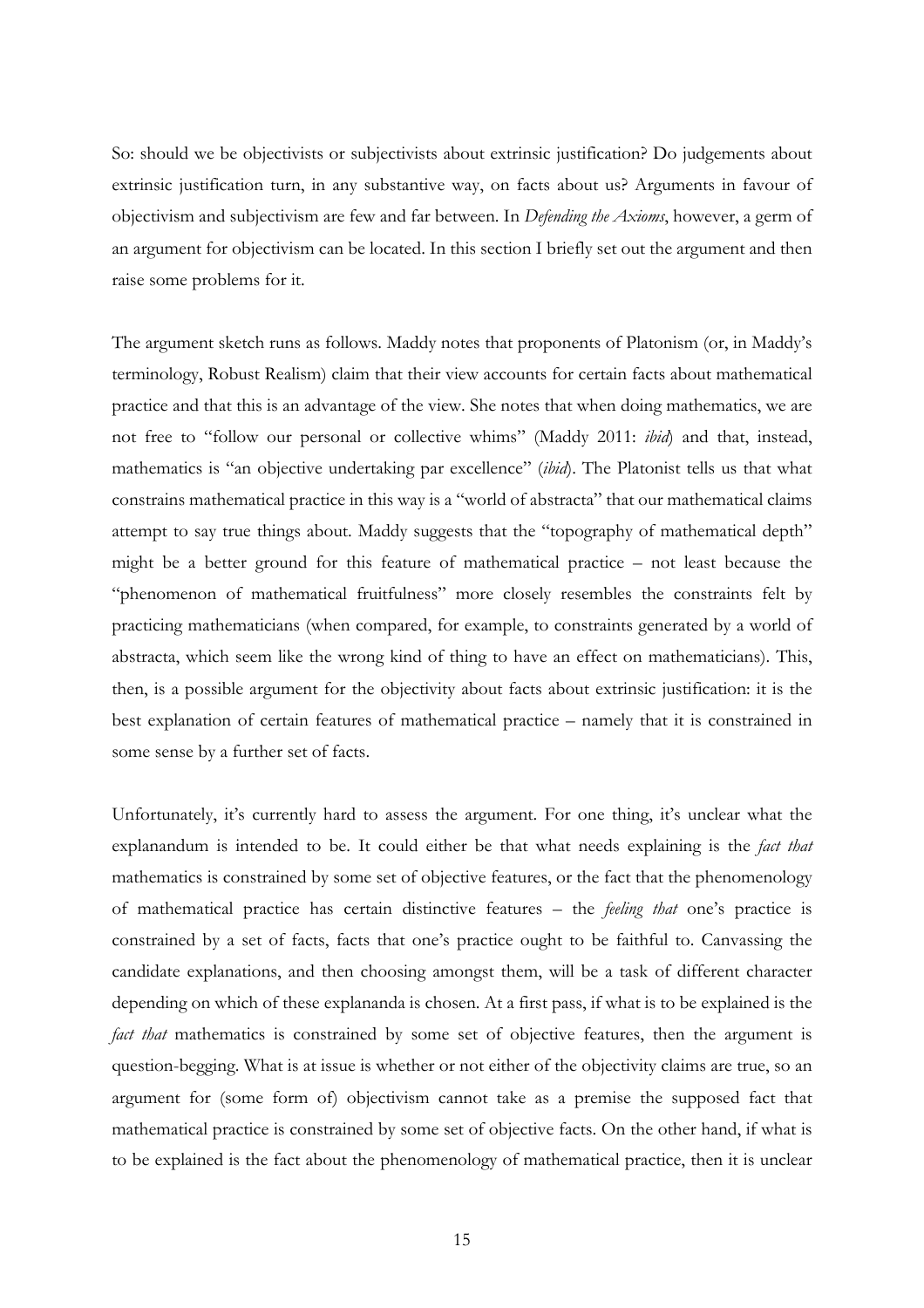why the truth of either form of objectivism would have a good claim to being the best explanation of the target phenomenon. As it stands, the argument looks unsuccessful.

### **4.3. The weighting argument for subjectivism**

In this section I present an argument for subjectivism about extrinsic justification, influenced by Kuhn's later work on theory choice in science.<sup>11</sup>

A decade after the publication of *The Structure of Scientific Revolutions*, Kuhn argued for the existence of a set of theoretical virtues used (apparently *across* paradigms) to select between rival scientific theories (Kuhn 1977). These virtues include (but are not intended to be exhausted by) empirical accuracy, consistency, scope, simplicity, and fertility. Whilst, Kuhn says, even though these virtues are universally used to assess scientific theories, there is no universally used *weighting* of the virtues. Kuhn concluded from this that there is, as he put it earlier, "no neutral algorithm" for theory choice (Kuhn 1962: 199).<sup>12</sup> If there were such an algorithm, then it would be possible to move (without any input from us) from the facts about scientific theories and the extent to which they are consistent with the evidence, simple (and so on) to a conclusion about which of the theories we ought to accept. The conclusion we're invited to draw from the 'no neutral algorithm' argument, Kuhn clearly states, is *not* that scientific theory choice is irrational, or that "anything goes" when it comes to choosing between scientific theories. Indeed, as Schindler says:

The standard criteria of theory choice are not projections; they map into actual theory properties. Theories really are accurate, consistent, fertile, and so on, or they are not. (Schindler 2018: 53)

Nevertheless, theory choice involves input from us at a crucial stage: the selection of a weighting of the virtues. Perhaps it is the case that some potential weightings can be intuitively discarded such as those that sacrifice all other virtues in favour of maximising one of them<sup>13</sup> – but there will nevertheless be very many plausible weightings that seem unable to be ruled out.

<sup>11</sup> As should be clear from the below, none of the argument requires accepting any of Kuhn's substantive claims about scientific progress, etc.

<sup>12</sup> See, also, discussions in Sober 2001a, Sober 2001b and Hesse 1974 about how the theoretical virtue of simplicity might be balanced with the other virtues.

<sup>13</sup> Although we should be careful to not infer from the fact that all of us would discount a weighting that (for example) prioritised simplicity above all other virtues to the conclusion that the discounting of such a weighting stems directly from the scientific matter being dealt with.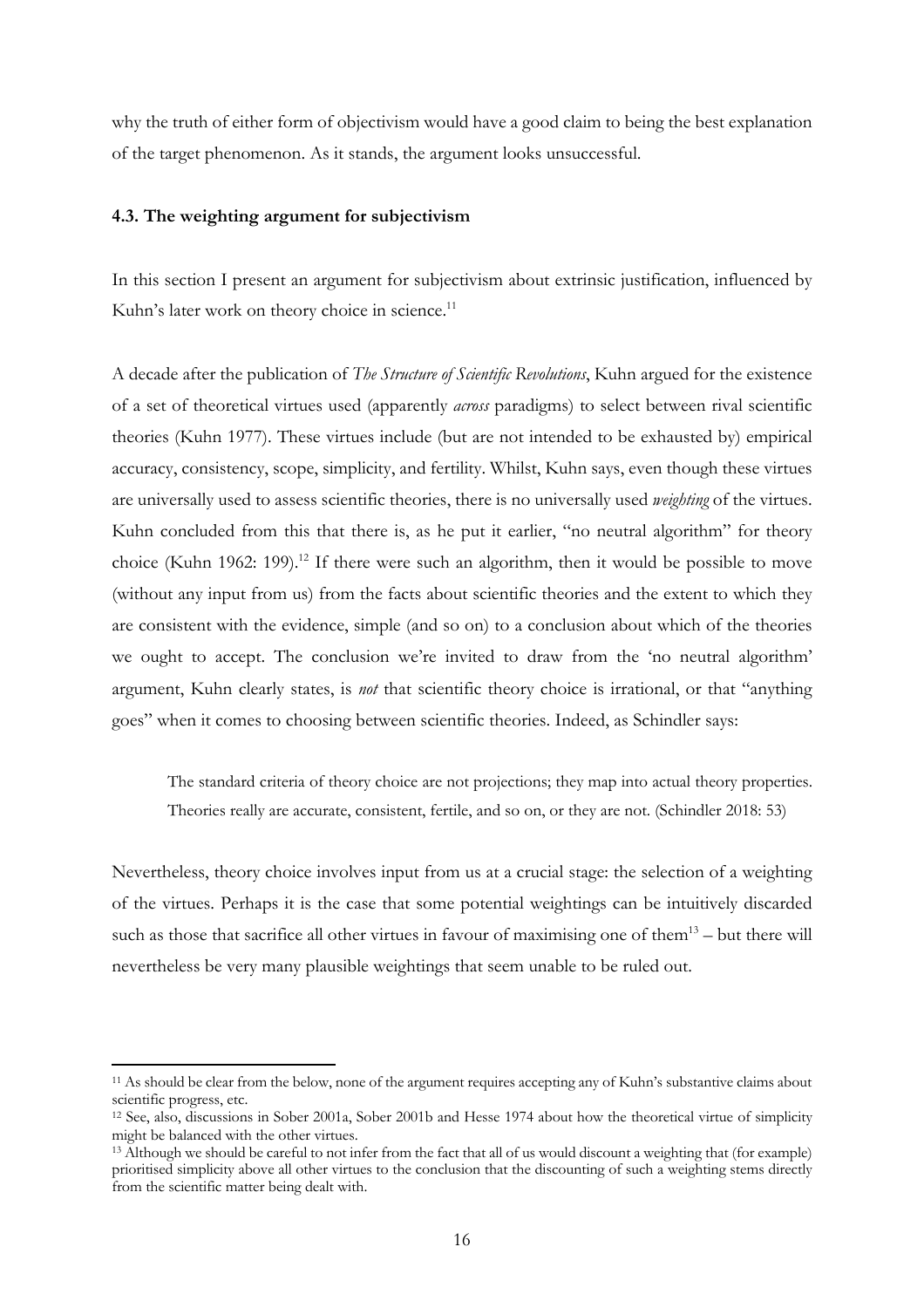Kuhn argues for the no neutral algorithm claim, in the context of scientific theory choice, by gesturing towards some examples of the history of science in which disagreement among scientists is best explained by positing disagreement about the weighting of the theoretical virtues (Kuhn 1977: 357-59).<sup>14</sup> I think there is an easier route to securing the no neutral algorithm claim for a domain in which theory choice is guided by use of the theoretical virtues – one that suggests that Kuhn's argument via case studies is potentially misguided. Even if all practising scientists in some domain agreed about the weighting of the theoretical virtues (at least to the extent that their individual weightings were sufficiently similar to never lead to disagreements about which theories merited acceptance, which is the level of agreement relevant in this context), this agreement would not demonstrate that the particular weighting was privileged in virtue of some set of biological (physical, cosmological, etc.) facts.15 Indeed, if the candidate scientific theories in some domain *did*  have ramifications for how we ought to weigh up the theoretical virtues, this, I suggest, would strike us as strange. The theories are about the phenomena of scientific interest, and not about theory choice and virtue weighting. We should not expect our candidate scientific theories to tell us which weighting function to select. The same goes, I maintain, for the use of theoretical virtues to justify axiom choice in set theory. If, to use Maddy et al.'s phrasing, the weighting function is to be located either "in us" or "in the math", then the answer must be that it is located in us – set theory is the wrong place to look for a function for weighting the theoretical virtues.<sup>16</sup> So, even

<sup>14</sup> The focus of recent critical discussion of the no neutral algorithm claim has concerned whether or not there is *any*  algorithm for theory choice that satisfies certain plausible criteria (in short, whether Kuhn thought he saw a vast bounty of potential algorithms when instead there is a lack). Okasha 2011 argues, co-opting Arrow's impossibility theorem from social choice theory, that there is no such algorithm. See Bradley 2017 and Marcoci & Nguyen 2019 for replies.

<sup>15</sup> An anonymous reviewer raises a potential consequence of such consensus: namely, if one thinks that agreement *qua*  consensus (amongst some subset of agents) can *in and of itself* be reason to think that this agreement tracks truth, then there is at least one potential sense in which consensus about virtue-weighting and that particular weighting being connected, in the right way, to the relevant set-theoretic facts. For this sort of argument to be made good on, one would have to make the case both that the relevant sociological thesis is true (that such consensus amongst set theorists exists) and that the purported connection between consensus and truth can be made good on, two matters that are beyond our current scope.

<sup>16</sup> Consider, as an analogy, Field's informal argument for thinking that mathematics is conservative over physical theories (put loosely, that if a nominalistic statement is derivable from a scientific theory with both mathematical and nominalistic content, then it could have been derived from the nominalistic content of the theory alone – that adding mathematical content to a nominalistic scientific theory doesn't introduce any new derivable nominalistic consequences). Field notes that "it would be extremely surprising if it were to be discovered that standard mathematics implied that there are at least 1060 non-mathematical objects in the universe, or that the Paris Commune was defeated [...] *good* mathematics *is* conservative" (Field 2016: 13). Field's thought here is that it is constitutive of mathematics, or at least of *good* mathematics, that it doesn't (by itself) have consequences for non-mathematical affairs like the Paris Commune. Similarly, some set theory that implied that one particular weighting function was to preferred over another would be bad set theory – weighting functions are not in its proper domain. One should be careful, here: there are some stronger claims in the vicinity that are plausibly false. Some badly-conceived weighting functions might be ruled out for mathematical or logical reasons and, in this sense, mathematical facts can have bearing on the choice of weighting functions. However, barring some extremely surprising result that there is in fact only *one* mathematically possible weighting function that meets a set of criteria, mathematical facts alone are insufficient to single out a particular weighting – and it is *this* that one would require to get the result that the weighting function is found 'in the math' rather than 'in us'. One final consideration (raised by an anonymous reviewer) is that one should leave open the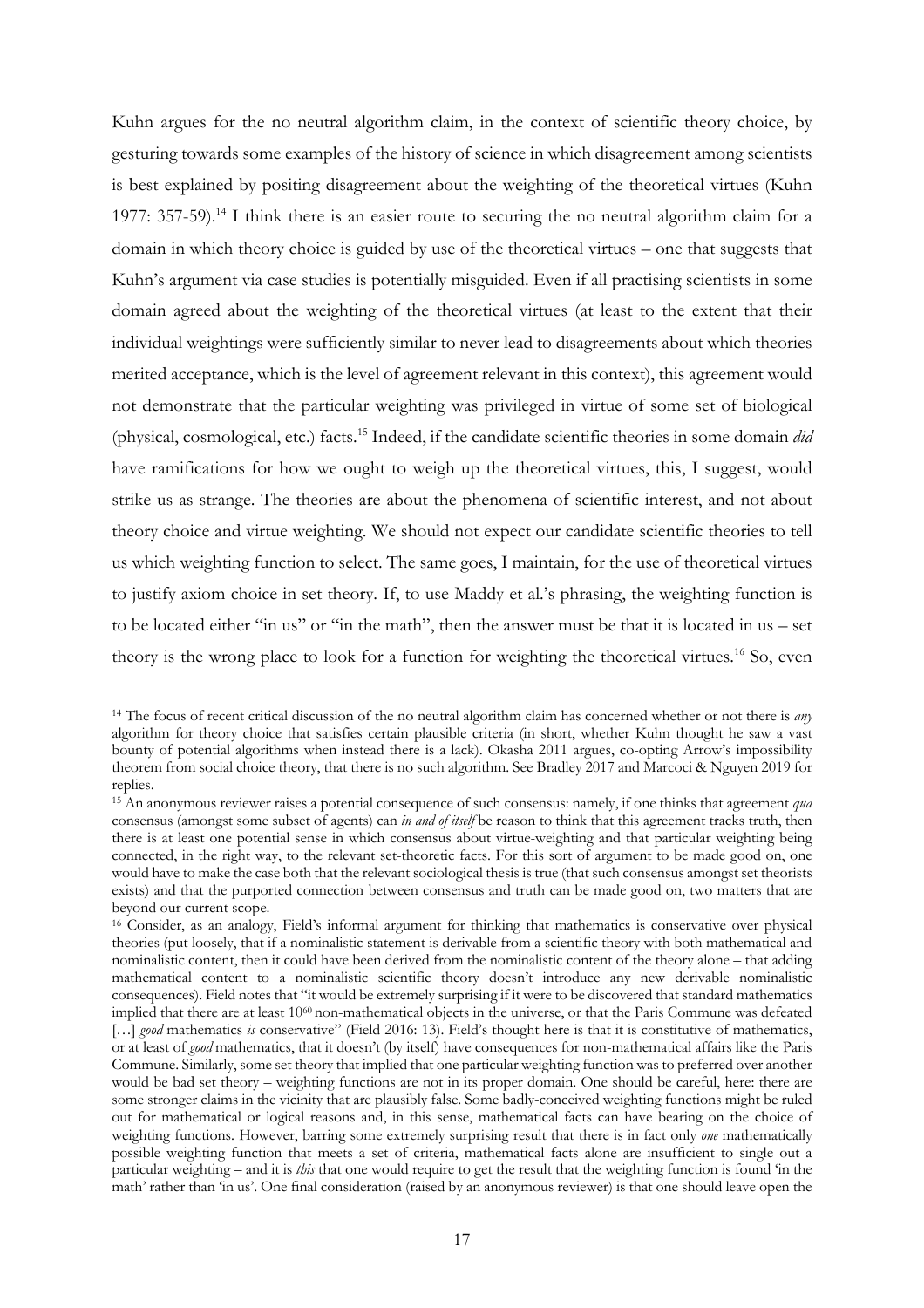assuming that there *is* some norm about how the virtues are to be weighted that is shared (however implicitly) by all competent set theorists, this seems to be a norm that must have its origin in us.<sup>17</sup> Indeed, it seems that the user of the theoretical virtues to choose between theories (or axioms, etc.) outside of scientific contexts will have fewer resources at hand to rule out particular weightings. The use of the theoretical virtues in scientific contexts is subject to empirical feedback, allowing us to fine-tune the balance of the virtues against our predictive successes and failures. This is, at least, one way in which candidate weightings might be ruled out by the subject matter of our theories, at least in the scientific context. However, no such calibration seems possible in the case of axiom justification.<sup>18 19</sup>

### **4.4. The weighting argument and Maddy's objectivism**

This weighting argument is consistent with much of what Maddy says in her defence of objectivism, but not all. Part of Maddy's claim is that one's "idiosyncratic preference doesn't make some conceptual or axiomatic means toward that goal into deep or fruitful or effective mathematics" (Maddy 2011: 81). Recall that *weak* objectivity is the claim that whether or not an

possibility that a weighting function is determined by some non-set-theoretic but also non-subject-sensitive facts – that is, some facts from some other scientific domain. This suggestion does seem to complicate the bifurcation between the weighting function being located either in some facts about us as subjects or in some set-theoretic facts: however, if one is convinced by the argument above (that it is constitutive of good set theory, of good cosmology, etc. that it is silent on weighting functions), then one should be similarly convinced that it is constitutive of other branches of scientific endeavour that they are silent on how virtues ought to be weighted in the foundations of set theory.

<sup>&</sup>lt;sup>17</sup> In section 5.1. I suggest that the falsity of this claim about a universal norm would constitute a good explanation for some facts about set-theoretic practice.

<sup>18</sup> Saatsi 2018 makes a similar point regarding the use of explanationist considerations to choose between rival metaphysical theories (pushing back against the kind of anti-exceptionalism about theory choice in philosophy that is put forward by Williamson). There is an interesting sense in which the claim about the lack of empirical feedback – at least when it comes to the use of the theoretical virtues in set theory – might be pushed back against, however. As an anonymous reviewer notes, for some of those invested in pursuing the program of extending ZFC, there are constraints on the program being well-founded. That is, the program must involve conjectures such that (if these conjectures fall a certain way), the program is ended. This clearly has similarities with the kind of feedback we may get regarding *scientific* theories when they generate a prediction that fails to pan out. Whether or not the set-theoretic constraint therefore counts as properly *empirical* seems like another of Maddy's semantic choice-points regarding broadening the extension of a term.

<sup>19</sup> Barton, Ternullo & Venturi mention weighting as one of the questions left open by their explanatory account, asking: "is it possible to come up with a way of assigning different theories [meaning collections of axioms] weights and comparing them satisfactorily?" (Barton, Ternullo & Venturi *ms*: 28). Although they mention assigning weights to *theories* (or collections of axioms), it seems as though what we want to assign weights to is the various good making features of axiom collections (the theoretical virtues) and using this weight-assignment to produce an overall assessment of the rival collections. Their open question, then, is slightly different to the question pressed by the weighting objection. Their question concerns whether or not it's possible to produce some means of weighing up axiom collections that instantiate the various virtues to different extents: in Kuhnian vocabulary, whether or not one could produce an algorithm, neutral or otherwise. The weighting argument isn't an argument that there could be no algorithm: it's an argument, in Kuhn's words, that there can be no *neutral* algorithm. So, a positive answer to Barton, Ternullo & Venturi's open question is fully consistent with subjectivism – the subjectivist about axiom justification merely presses that whatever weighting we produce will come from "in us" rather than "the math".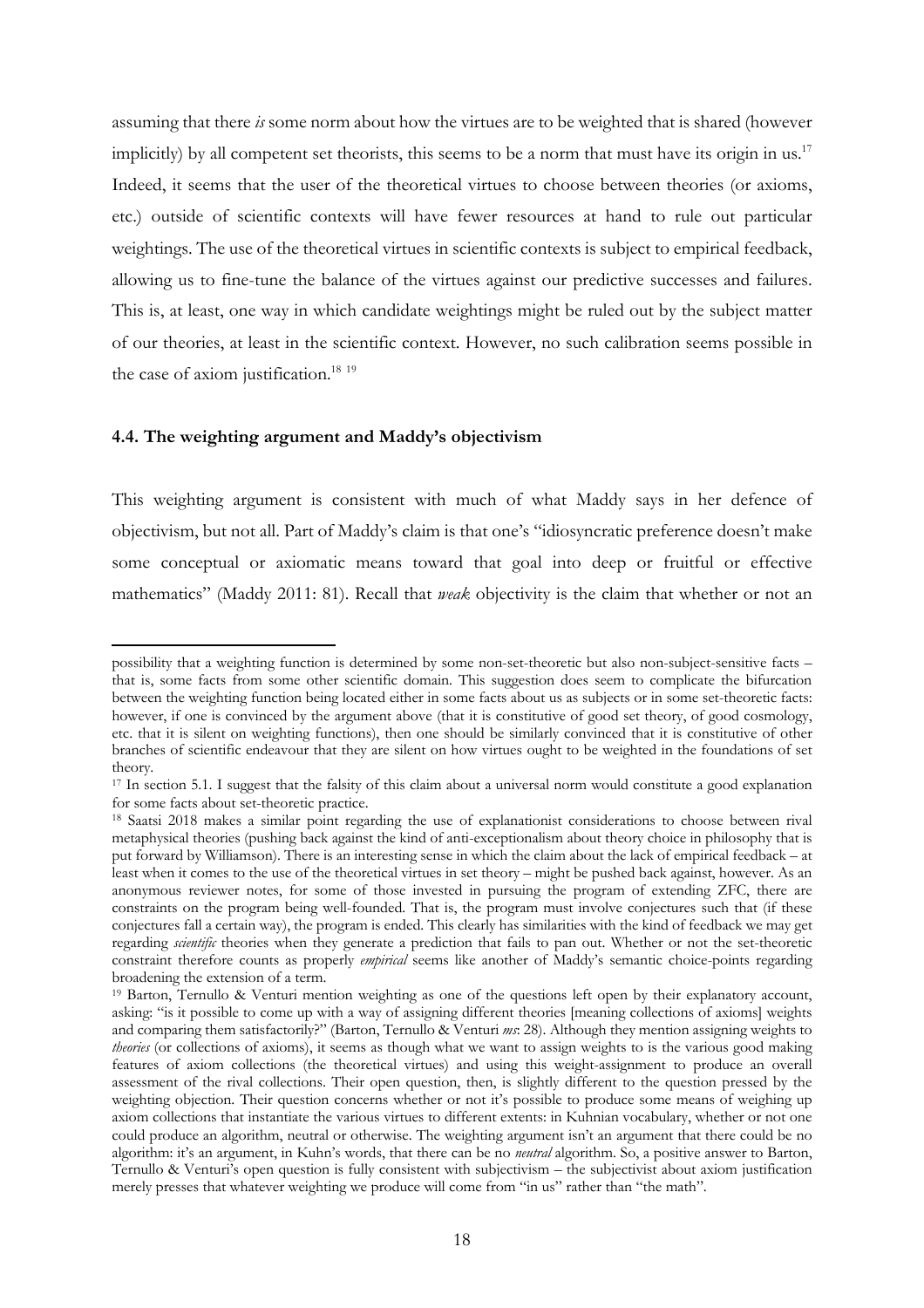axiom (or collection of axioms) instantiates a particular virtue is a fact that holds independent of any decisions made by us. The weak objectivity claim is not threatened by the weighting argument – as noted above, the fact that we 'input' the weightings of the virtues doesn't make it the case that whether or not the axioms *in fact instantiate* the virtues depends on us in any important sense. If ZFC unifies disparate phenomena, I cannot make it such that ZFC fails to so unify by pure force of will.20 However, what is threatened – the *strong* objectivity claim - is the idea that all comparative claims of virtuousness are objective, in the sense of being independent from all facts about us and our value-judgements. Comparative claims of virtuousness require a weighting of the virtues, and the weighting of virtues is not something that is to be found "in the math", as it were.<sup>21</sup> Now, some of Maddy's remarks are ambiguous, and it is possible that she only intended the weak objectivity claim.22 I maintain that this weak reading doesn't sit easily with the comments that she makes about the truth-value of CH being that which is assigned to it by the collection of axioms that is most "mathematically deep" (in her vocabulary). Nevertheless, whether or not Maddy intends the strong or weak objectivity claim, I have presented an argument here that the strong objectivity claim is false.23

The emphasis on theoretical virtues shed light on this route to subjectivism about extrinsic justification. However, I take it that even on any version of the rejected explanatory story, the theoretical virtues will still play the part of determining which of the competing explanations is the *best* explanation. It should also be stressed here that the argument presented here is not one for the conclusion that using the theoretical virtues to choose axioms is not truth-conducive: that, in other words, we lack reason for thinking that being theoretically virtuous makes an axiom more likely to correctly describe the set-theoretic universe. This is a much larger debate: indeed, plausibly

<sup>&</sup>lt;sup>20</sup> This isn't, of course, to say that it's altogether straightforward to show that, for each of the theoretical virtues, a (collection of) axiom(s) instantiating that particular virtue is subject-insensitive – just that the falsity of the weak objectivity claim isn't a consequence of the weighting argument.

<sup>&</sup>lt;sup>21</sup> *Some* comparative claims will, practically speaking, require no weighting of virtues – but those that are going on in active set-theoretic debate will.

<sup>&</sup>lt;sup>22</sup> It is worth mentioning that in Ernst, Heis, Maddy, McNulty & Weatherall 2015b, Maddy seems less confident of the claim made in Maddy 2011 that depth-judgements are objective in the above sense.

<sup>23</sup> One might worry that taking 'being theoretically virtuous' and 'being mathematically deep' to be functionally equivalent terms occludes a possible response on behalf of a Maddy-influenced objectivist. If mathematical depth is *the* good-making, justification-conferring property of axioms, then the problem of weighting doesn't arise: as there's nothing to weigh depth against. On this line of response, the weighting problem is a consequence of the theoretical virtues account of extrinsic justification, but it's too quick to sign Maddy up to this account. However, I think it's clear that in Maddy 2011, 'mathematical depth' is a term used to refer to a variety of good-making, justification-conferring properties of axioms (and concepts, etc.): Maddy herself says that she "lumped a number of different notions together under a broad umbrella of 'depth'" (Ernst, Heis, Maddy, McNulty & Weatherall 2015b: 245). I think a case can be made that using the terminology of 'depth' (when, at the very least, judgements about depth will involve judgements about fruitfulness, unifying power, etc.) occludes more than it helps: its aesthetic connotations, ironically enough, making subjectivism about such judgements look more tempting than it ought initially to do).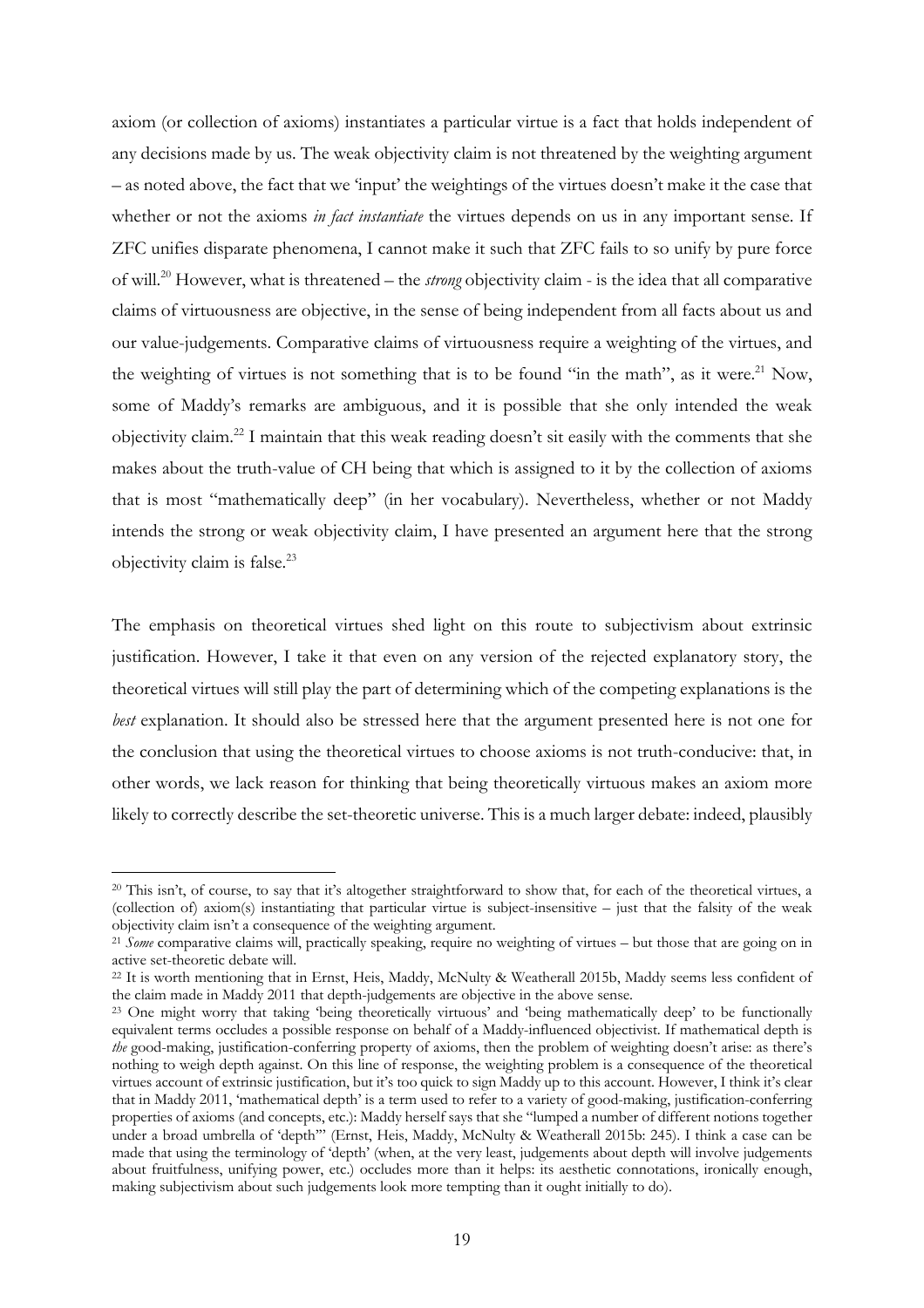only the mathematical realist owes us some sort of story that connects up the theoretical virtues had by (collections of) axioms to set-theoretic reality. The non-realist (and, perhaps, idiosyncratic forms of realist) can simply accept that (a) mathematicians justify their adoption of set-theoretic axioms on the basis of judgements about theoretical virtuousness and (b) that doing so involves making value-judgements about weightings.

#### **4.5. Comparative and non-comparative conceptions of objectivity**

In this section I'll consider a worry about the weighting argument against strong objectivity. In short, the worry says that the argument depends on a particular way of spelling out exactly what the strong objectivity claim says and that if one instead opts for a different, but equally plausible way, of spelling the claim out, the argument fails to get off the ground.<sup>24</sup> The distinction between the different ways of spelling out objectivity concerns whether strong objectivity is spelled out comparatively or non-comparatively.

Recall the spelling out of weak and strong objectivity from section 4.1. The weak objectivity claim says that a (collection of) axiom(s) instantiating a particular theoretical virtue depends only on mathematical facts, and not facts about us. The strong objectivity claim, as understood in 4.1., says that facts about comparative virtuousness between (collections of) axiom(s) depend only on mathematical facts, and not facts about us. Someone sceptical of the scope of the argument could note that weak objectivity is spelled out non-comparatively and that strong objectivity is spelled out comparatively and, further, that the weighting argument against strong objectivity *depends on*  strong objectivity being spelled out comparatively. For the weighting argument, recall, says that in order to make claims about comparative virtuousness of collections of axioms, a weighting of the virtues must be selected – and this selection of weighting is inputted by us, rather than being found 'in the math'. If there are plausible non-comparative understandings of strong objectivity, then it seems as if the weighting argument is ineffective against strong objectivity so understood.

There are (at least) two possible routes to assuaging this worry. The first is to accept, for the sake of argument, that the weighting argument depends on the comparative unpacking of strong objectivity but to press that only the comparative unpacking genuinely captures the notion. The second is to show how a user-inputted 'weighting' is required (or, weaker, that there is a substantive subject-sensitive element involved) even on plausible non-comparative versions of the strong

<sup>24</sup> Thanks to an anonymous reviewer for raising this worry.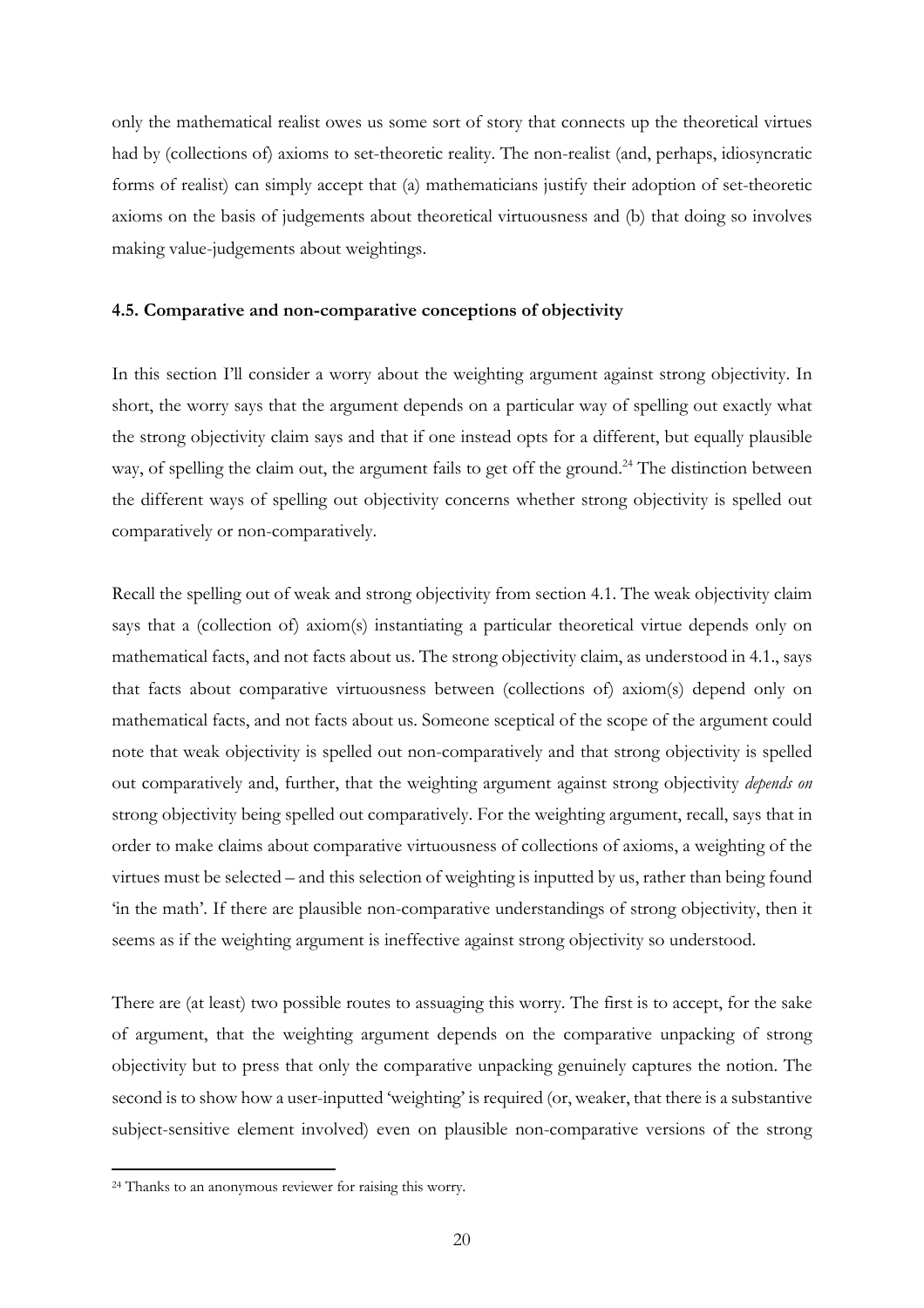objectivity claim. I'll pursue the latter, by presenting two formulations that seem to capture the spirit of strong objectivity but fail to explicitly mention comparisons between collections of axioms, and demonstrating that there are subject-sensitive elements present nonetheless.

Someone sceptical of the scope of the weighting argument could propose the following as an equally plausible spelling out of the notion of strong objectivity: facts about overall virtuousness of (collections of) axiom(s) depend only on mathematical facts and not facts about us. Here, overall virtuousness is understood as distinct from the extent to which a (collections of) axiom(s) instantiates some particular virtue  $(e.g., simplicity) - it$  is concerned with the extent to which that collection is theoretically virtuous *simpliciter*. On this non-comparative reading of strong objectivity, the objectivity claim is true if facts about the overall virtuousness of a (collection of) axiom(s) depends only on mathematical facts, and requires no 'input' from us – that there is no subjectsensitive component of strong objectivity. The thought, I take it, would be that one can then move from these objective facts about the virtuousness about rival collection of axioms to a belief about which collection we ought to adopt. However, pressure can be put on the claim that one can move from a set of facts about a collection of axioms each individually instantiating this or that particular virtue (the kinds of facts relevant for *weak* objectivity) to a sort-of global fact about the virtuousness of that collection. Moving from the facts about the extent to which the collection is simple (unifying, and so on) to the fact about global virtuousness is going to require a function from individual virtues to global virtuousness – the same kind of weighting we saw in the Kuhnian argument above. Is simplicity as important as unifying power, when coming to a judgement about the virtuousness *simpliciter* of the collection? Are there thresholds past which increases in the ability to unify disparate phenomena become less important, all things considered – some sort of amount of unification that is 'good enough'? These are all questions that need answering when moving from the local facts about this or that virtue to the global fact about overall virtuousness – and the answers, it seems, must come from us rather than from the math. It is important to note that even the most natural response to this question (namely that all of the virtues contribute equally to overall virtuousness and there are no thresholds of the kind previously discussed) is *still* an answer inputted by the person making the judgement!

Here is a second potential way of drawing the distinction between weak and strong objectivity which, also, doesn't seem to consist in strong objectivity being understood comparatively and weak objectivity being understood non-comparatively.25 On this understanding, weak objectivity

<sup>&</sup>lt;sup>25</sup> Thanks to an anonymous reviewer for suggesting this sort of approach to demarcating weak and strong objectivity.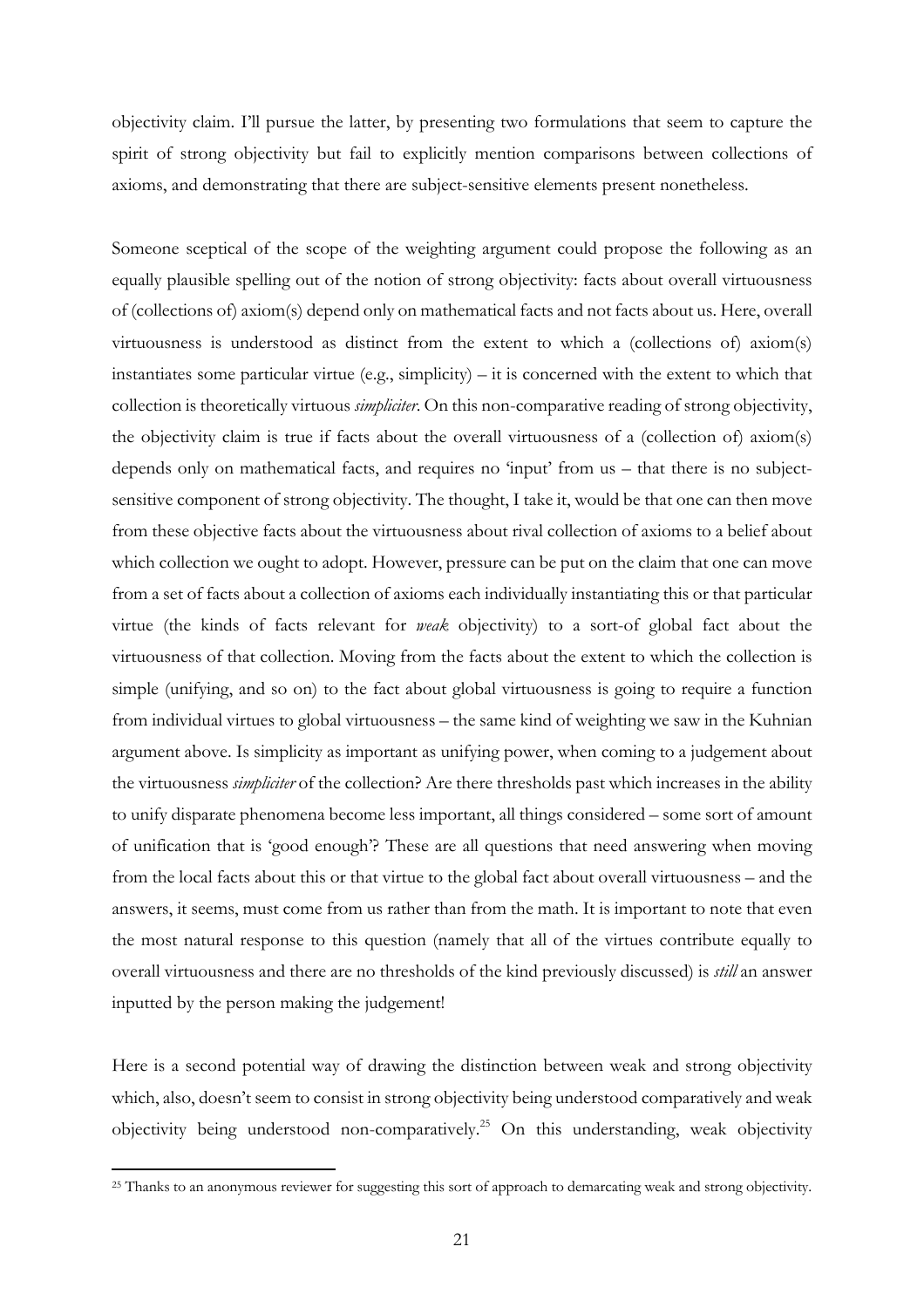consists in (judgements about) (collections of) axiom(s) instantiating this or that virtue, whilst strong objectivity consists in taking these facts about virtue instantiation to speak in favour of accepting that (collection of) axiom(s). On this understanding of the distinction between strong and weak objectivity, then, the distinction is between some facts about the instantiation of the theoretical virtues, on the one hand, and what this instantiation means for our epistemic attitude towards the collections of axioms, on the other. Given this way of drawing the distinction, the relevance of the weighting concerns discussed earlier seem less obviously apparent: a weighting of virtues is not required either for the mere recognition that some collection of axioms has, for example, unificatory power – nor is a weighting required in order to judge that a collection of axioms having this feature speaks in favour of accepting it. This, however, is no comfort to someone looking to insulate from subject-sensitive concerns. On this understanding of the weak/strong distinction, too, subject-sensitive elements seem to have been introduced at the move from weak to strong objectivity. Granting for the sake of argument that the extent to which some particular theoretical virtue is instantiated by a (collection of) axiom(s) is settled by set-theoretic facts, this does not similarly secure the result that such an instantiation speaks in favour of acceptance. Indeed, these facts about instantiation of virtues do not, alone, even speak in favour of a collection being considered a candidate for acceptance. Set-theoretic facts do not settle what attitude we ought to have towards some collection of axioms: these facts do not dictate that we take being theoretically virtuousness to be (defeasible) guide to acceptance.<sup>26</sup>

We have now seen three potential ways of understanding strong objectivity (the comparative understanding in section 4.1., and the two non-comparative understandings above) – on each, the claim that the matter in question depends in no way on facts about us seems to be false. Before concluding, in the next section I'll briefly consider some potential ramifications of this result.

### **5. Subjectivism and absolute undecidability**

That judgements of extrinsic justification are subject-sensitive in a substantive way promises to have consequences for adjacent debates. Below, I consider one such example.

#### **5.1. Absolute undecidability**

<sup>26</sup> Of course, if we had a compelling argument *that* the theoretical virtues are truth-conducive (either *simpliciter* or in local set-theoretic contexts), then this might constitute the beginnings of a case that the mere *fact that* a collection of axioms instantiates the virtues to various extents speaks (defensibly) in favour of its acceptance.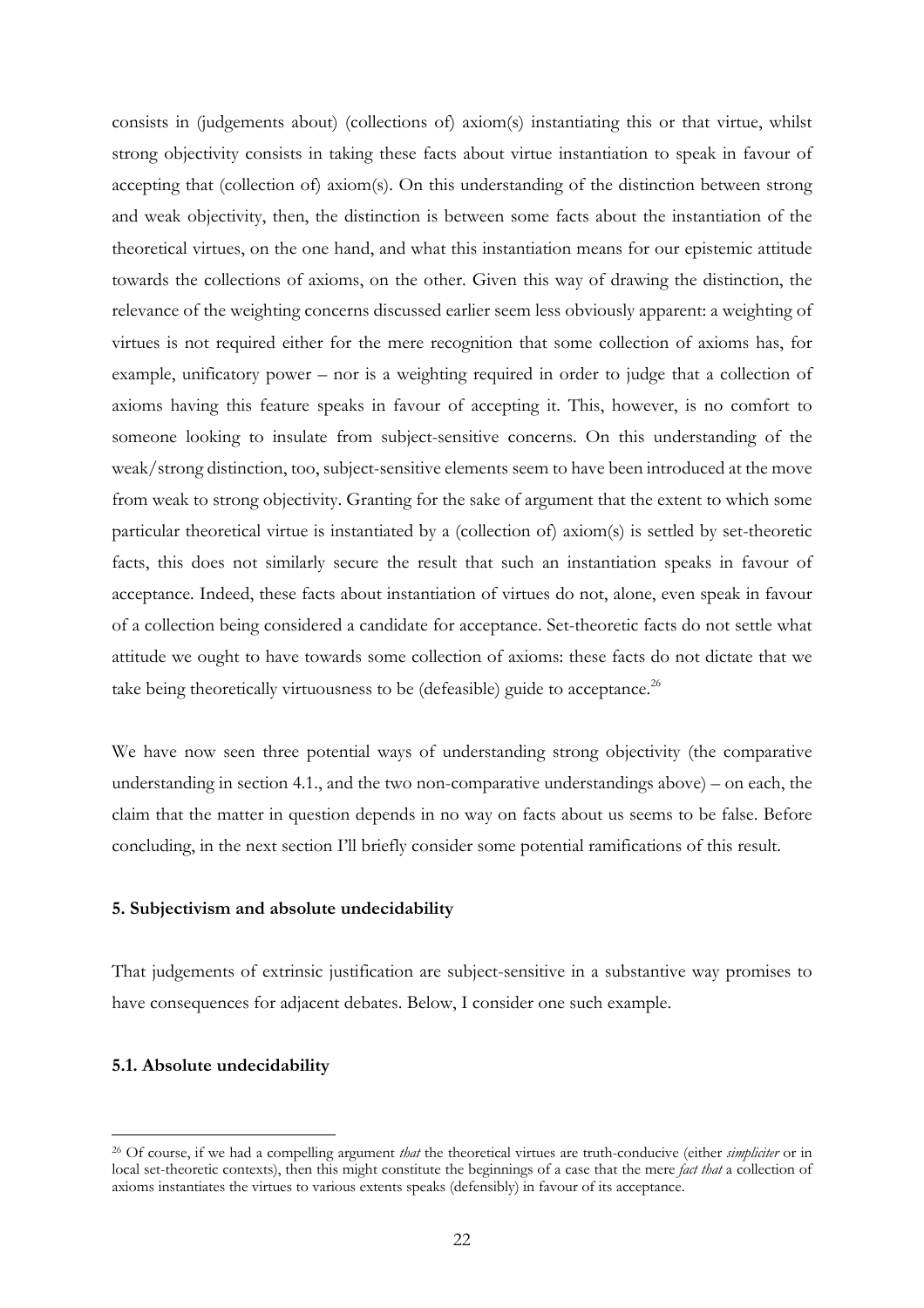As mentioned at the start of this discussion, some conjectures are undecidable relative to the standardly accepted axioms. Such is the justification for Gödel's program of searching for welljustified extensions of ZFC. However, more controversially, it is often thought that in addition to these relatively undecidable claims, there are also *absolutely* undecidable claims. The continuum hypothesis (CH), originally taken by Gödel to be the kind of relatively undecidable statement that motivates the program of extending ZFC, is now often thought to be absolutely undecidable. In addition to being undecidable relative to the ZFC axioms, the thought is that CH is undecidable *simpliciter*. Speaking loosely, there is *no fact of the matter* as to whether or not CH is true.

There is a natural conceptual connection between one's stance regarding objectivism and subjectivism and one's stance regarding absolute undecidability. As noted in passing above, it is part of Maddy's picture that CH has a determinate truth-value: this is partially why it seems clear that Maddy endorses the strong objectivity claim. For Maddy, there is a collection of axioms picked out by the "contours of mathematical depth" such that this collection is uniquely picked out and such that the collection settles CH one way or another. Transposed to the key of the virtue account of extrinsic justification, this amounts to the claim that there is a collection of axioms that is uniquely theoretically virtuous. As one might imagine, there is a subjectivist route to the view that there are absolutely undecidable statements (contra Maddy).

The question as to how we ought to understand absolute undecidability cannot be decided (!) here. However, one independently plausible account appeals to the notion of cognitively flawless agents (Clarke-Doane 2013: 473). For some proposition P, an agent is cognitively flawless with respect to P if they have mastery of the relevant concepts, have awareness of all the logical relations that P stands in to other propositions, are rational, are imaginative and inventive thinkers, and so on. They are, speaking loosely, cognitively perfect agents.<sup>27</sup>

The corresponding account of absolute undecidability simply says that a proposition (hypothesis, conjecture, etc.) is absolutely undecidable if there could be disagreement regarding the truth-value of the proposition amongst cognitively flawless agents. If we accept this account of absolute undecidability and the subject-sensitivity of extrinsic justification, then the possibility of absolutely undecidable statements seems to directly follow. Recall that the Kuhnian suggestion canvassed

<sup>27</sup> We should stop short of building into the notion of a cognitively flawless agent (regarding some proposition P) the idea that such agents only believe *truly* (regarding that proposition). One could be cognitively flawless regarding some proposition, receive exclusively misleading evidence regarding P, and therefore believe falsely regarding P (but not as a consequence of some cognitive flaw).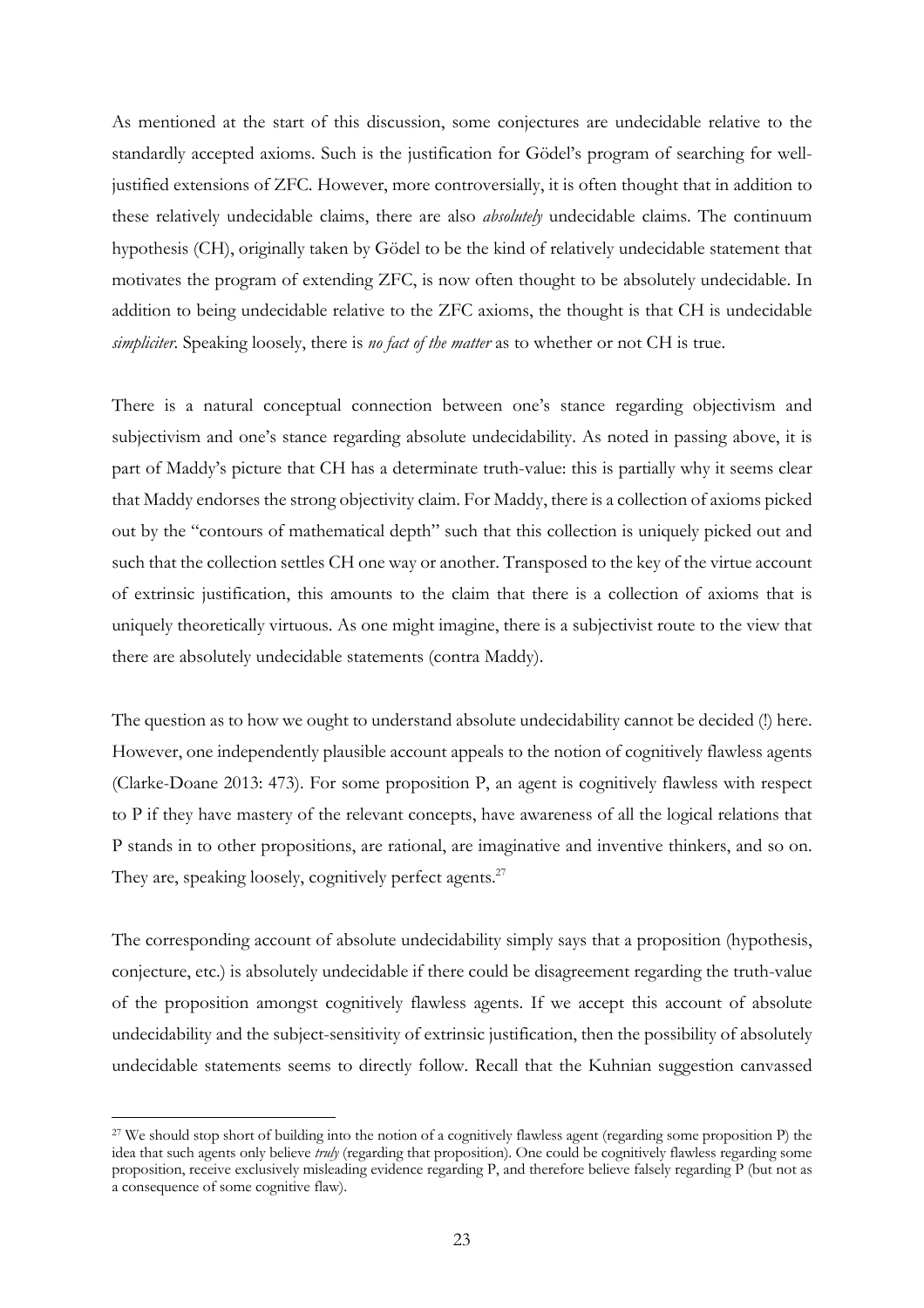above suggests that whenever we make judgements about the extent to which a theory (or axiom, or collection of axioms, etc.) is theoretically virtuous, an important role is played by a valuejudgement concerning the selection and weighting of the theoretical virtues. Rationality does not seem to dictate that one particular weighting of the virtues be uniquely selected over the others; nor do any of the other cognitive features that determine whether or not an agent is cognitively flawless. It seems, then, that two cognitively flawless agents could disagree about which collection of axioms we ought to accept and therefore could disagree about the truth-values of those statements which have different truth-values (relative to the two collections of axioms endorsed by each agent). If there could be disagreement between cognitively flawless agents about these statements then, according to the account of absolute undecidability endorsed here, these statements are absolutely undecidable.<sup>28</sup> It is tempting to think that the truth of subjectivism (and that it is true, at least partially in virtue of, the kind of weighting considerations discussed at length above) *explains* the possibility of absolute undecidability, via it making it the case that disagreement between cognitively flawless agents is possible. Discussion as to what the other, competing, explanations of absolute undecidability are and (to echo the concern from earlier) exactly what model of explanation is in play when we try and explain something like absolute undecidability, must wait for another time.<sup>29</sup>

One final potential ramification concerns debates about realism. It is often thought that there is an important relationship between the possibility of flawless disagreement concerning some domain of discourse and realism concerning the subject matter of that discourse (see Kölbel 2004 for discussion)) and, similarly, between absolute undecidability and realism (see Clarke-Doane 2013: 477-478). The relationship between absolute undecidability and these other questions is something that cannot be settled here, just as a thorough defence of the cognitively flawless account of absolute undecidability must also be carried out elsewhere. However, it has been

<sup>&</sup>lt;sup>28</sup> An anonymous reviewer expresses the worry that if we can sensibly understand some set-theorist who advocates for the acceptance of ZFC without extension as a cognitively flawless agent, then there might be some sense in which absolute undecidability collapses into ordinary undecidability. However, according to the notion of an agent being cognitively flawless set out above, no actually existing set-theorist is going to count as a cognitively flawless set-theorist (even the best amongst us, sadly, are not logically omniscient, for example). At most, some actual agents are going to be *approximations* of cognitively flawless agents (where this might, but need not, involve such actual agents having the same set of beliefs as cognitively flawless agents). What might be behind the thought that some actual set-theorists may be cognitively flawless, however, is the notion that some actual set-theorists might be epistemically *blameless*. I would be a better cognitive agent were I aware of all the logical relations between propositions (and therefore, I fail to be a flawless agent in the sense that is relevant here), but it would be inappropriate to *blame* me for not being aware of these logical relations, in virtue of the fact that I can do nothing to bring it about that I have such awareness. <sup>29</sup> Thanks to an anonymous reviewer for this interesting suggestion about explaining the possibility of absolute undecidability.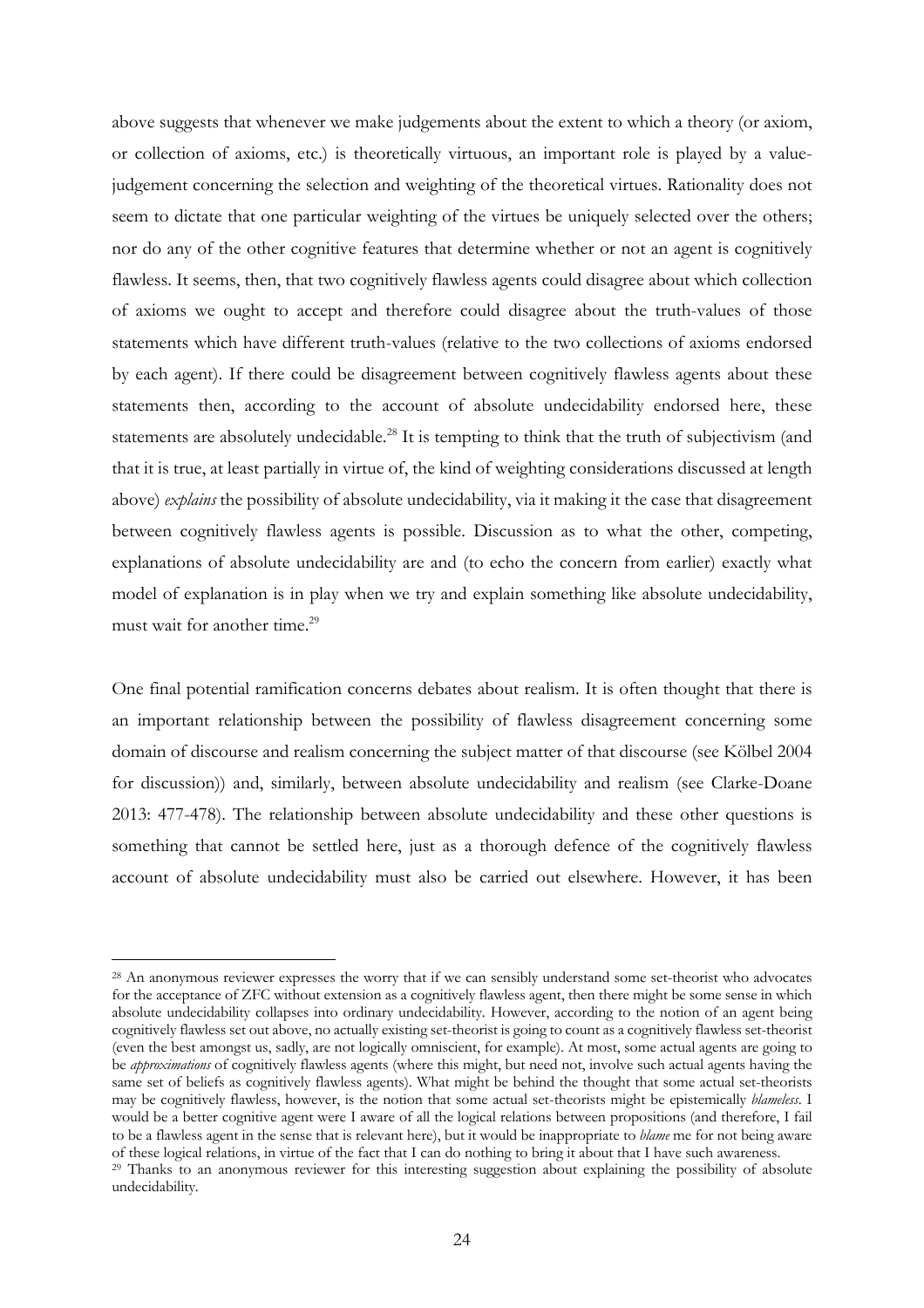demonstrated that accepting the theoretical virtues account of extrinsic justification has the potential to have widespread consequences.

### **6. Conclusion**

The understanding of extrinsic justification as consisting in (something like) the selection of the most theoretically virtuous collection of axioms is not a new one – important aspects of the account are present in both historical and contemporary contributions on set-theoretic foundations. However, paying close attention to the use of the theoretical virtues in both axiom choice in set theory and theory choice in science leads to some striking results about the former. First, judgements of global comparative virtuousness are subjective in at least one sense: that making such judgements requires a weighting of virtues to be 'inputted' by us. This is a kind of subject-sensitivity that persists even granting that whether or not a (collection of) axiom(s) instantiates a particular virtue, and the extent to which it does, is an entirely objective matter. Second, this subject-sensitivity plausibly has consequences for the possibility of absolute undecidability. If carrying out global comparisons requires a judgement to be made about weightings, and if two cognitively flawless agents could make judgements about weightings that are sufficiently different to result in different global comparison judgements, then cognitively flawless agents could disagree about which collection of axioms ought to be accepted. Further focus, then, on the use of theoretical virtues to carry out Gödel's program promises both to shed light on the nature of extrinsic justification and on adjacent questions of outstanding philosophical interest.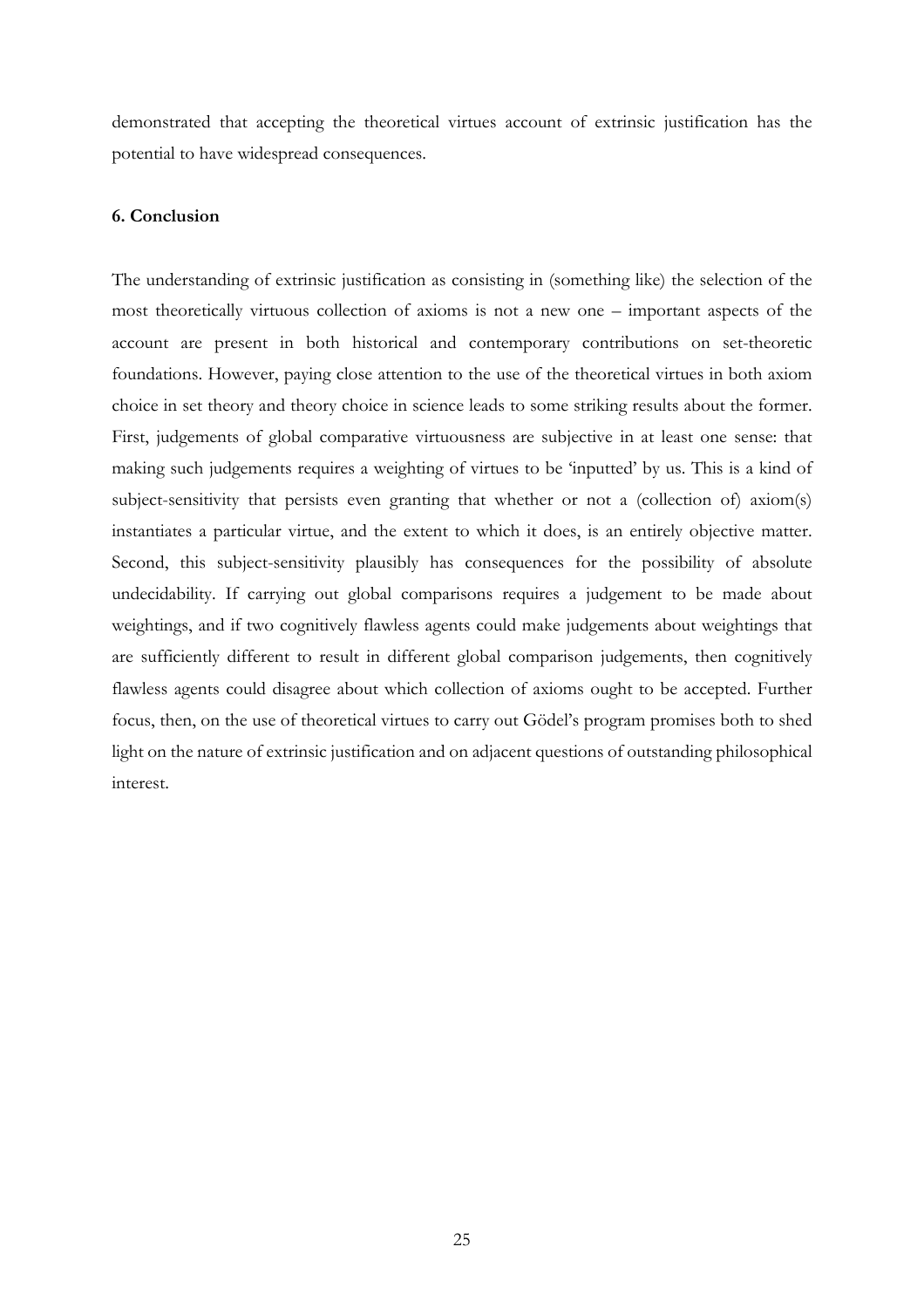#### **REFERENCES**

Baker, A. (2009), 'Mathematical Accidents and the End of Explanation', in *New Waves in Philosophy of Mathematics*  (Bueno, O. & Linnebo, O. (eds.)), London: Palgrave MacMillan, pp. 137-159

Barton, N., Ternullo, C. & Venturi, G. (*ms*), 'On Forms of Justification in Set Theory'

Bradley, S. (2017), 'Constraints on Rational Theory Choice', *The British Journal for the Philosophy of Science*, Vol. 68, No. 3, pp.639-661

Cabrera, F. (2018), 'Does IBE Require a "Model" of Explanation?', *British Journal for the Philosophy of Science*, first online (10.1093/bjps/axy010)

Clarke-Doane, J. (2013), 'What is Absolute Undecidability?', *Nous*, Vol. 47 No.3, pp.467-481

Baron, S., Colyvan, M. & Ripley, D. (2017), 'How Mathematics Can Make a Difference', *Philosophers' Imprint,* Vol. 17, No.3, pp.1-29

Doughtery, J. (2017), 'What Inductive Explanations Could Not Be', *Synthese* doi: 10.1007/s11229-017-1457-1

Ernst, M., Heis, J., Maddy, P., McNulty, M.B, Weatherall, J.O. (2015a), 'Foreword to Special Issue on Mathematical Depth', *Philosophia Mathematica*, Vol. 23, No. 2, pp. 155-162

Ernst, M., Heis, J., Maddy, P., McNulty, M.B, Weatherall, J.O. (2015b), 'Afterword to Special Issue on Mathematical Depth', *Philosophia Mathematica*, Vol. 23, No. 2, pp. 242-254

Feferman, S., Friedman, H., Maddy, P. and Steel, J. (2000), 'Does mathematics need new axioms?', *Bulletin of Symbolic Logic*, Vol. 6, No. 2

Field, H. (2016), *Science without Numbers* (second edition), Oxford: Oxford University Press

Frege, G. (1884), *Die Grundlagen der Arithmetik*, Breslau: Koebner

Gödel, K. (1947), 'What is Cantor's continuum problem?', reprinted in Gödel, K. (1990), *Collected Works, Volume II: Publications 1938 – 1974*, Oxford University Press: New York and Oxford

Hellman, G. (1996), 'Structuralism without structures', *Philosophia Mathematica*, Vol. 4 No. 2

Hesse, M. (1974), *The Structure of Scientific Inference*, London: Macmillan

Imocrante, M. (2015), 'Defending Maddy's Mathematical Naturalism from Roland's Criticisms: The Role of Mathematical Depth', in *From Logic to Practice. Boston Studies in the Philosophy and History of Science* (Lolli, G., Panza, M. & Venturi, G. (eds.), Vol. 308., pp. 223-239

Kölbel, M. (2004), 'Faultless Disagreement', *Proceedings of the Aristotelian Society*, Vol. 104, pp. 53 - 73

Kuhn, T. (1962), *The Structure of Scientific Revolutions*, Chicago: University of Chicago Press

Kuhn, T. (1977), 'Objectivity, Value Judgement, and Theory Choice', in *The Essential Tension*, Chicago: University of Chicago Press, pp.320-333

Lange, M. (2010), 'Why Proofs by Mathematical Induction are Generally not Explanatory', *Analysis*, 69, pp.203-211

Lange, M. (2017), *Because Without Cause: Non-causal Explanations in Science and Mathematics*, Oxford: Oxford University Press

Lycan, W.G. (1988), *Judgement and Justification*, Cambridge: Cambridge University Press

Marcoci, A. & Nguyen, J. (2019), 'Objectivity, Ambiguity, and Theory Choice', *Erkenntnis*, Vol. 84, pp.343-357